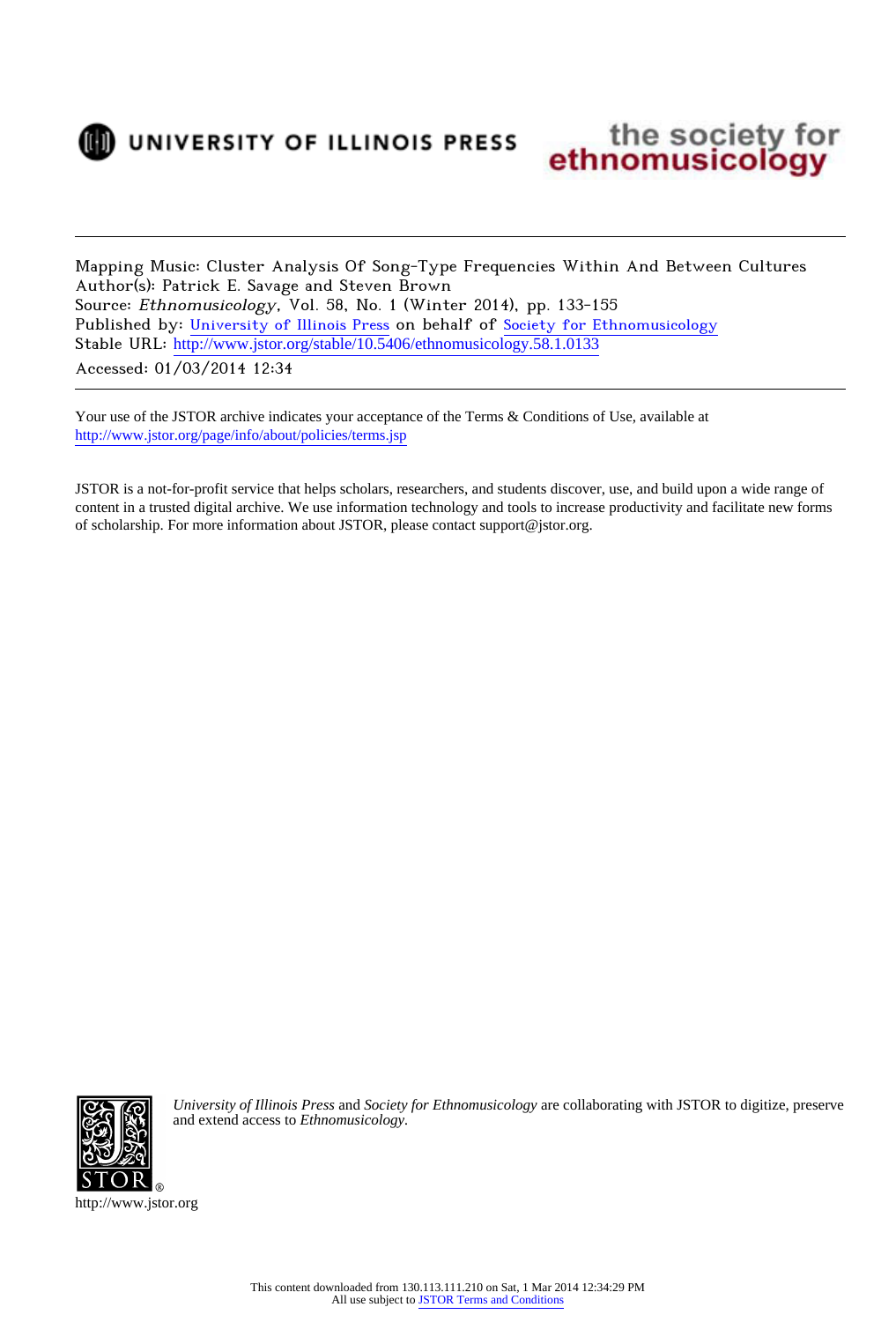# **Mapping Music: Cluster Analysis Of Song-Type Frequencies Within And Between Cultures**

PATRICK E. SAVAGE / Department of Musicology, Tokyo University of the Arts

Steven Brown / Department of Psychology, Neuroscience and Behaviour, McMaster University

**Abstract.** Understanding cross-cultural patterns of musical diversity requires some method of visualizing these patterns using maps. The traditional methods of cross-cultural comparison have been criticized for ignoring the rich diversity of musical styles that exists within each culture. We present a compromise solution in which we map the relative frequencies of different "cantogroups" (stylistic song-types) both within and between cultures. Applying this method to 259 traditional group songs from twelve indigenous peoples of Taiwan, we identified five major cantogroups, the frequencies of which varied across the twelve groups. From this information, we were able to create musical maps of Taiwan. (This article refers to a supplementary speadsheet that can be found at http://neuroarts.org/pdf/Savage\_Brown\_2014\_Supplement.xls)

Ethnomusicologists have an ambivalent relationship with maps. On the one hand, maps provide an essential tool for understanding the cross-cultural divergence of musical styles, which has been one of the mimenus goals of st diversity of musical styles, which has been one of the primary goals of ethnomusicology since its beginnings in the comparative musicology of the late nineteenth and early twentieth centuries (Nettl 2005). On the other hand, ethnomusicologists have increasingly become aware of and interested in intra-cultural diversity, which is more difficult to visualize using maps.

Many ethnomusicologists have tried—either visually or verbally—to create maps of the major musical regions of the world following a model we will term here the "one culture = one music" model, in which the basic musical style of a

<sup>© 2014</sup> by the Society for Ethnomusicology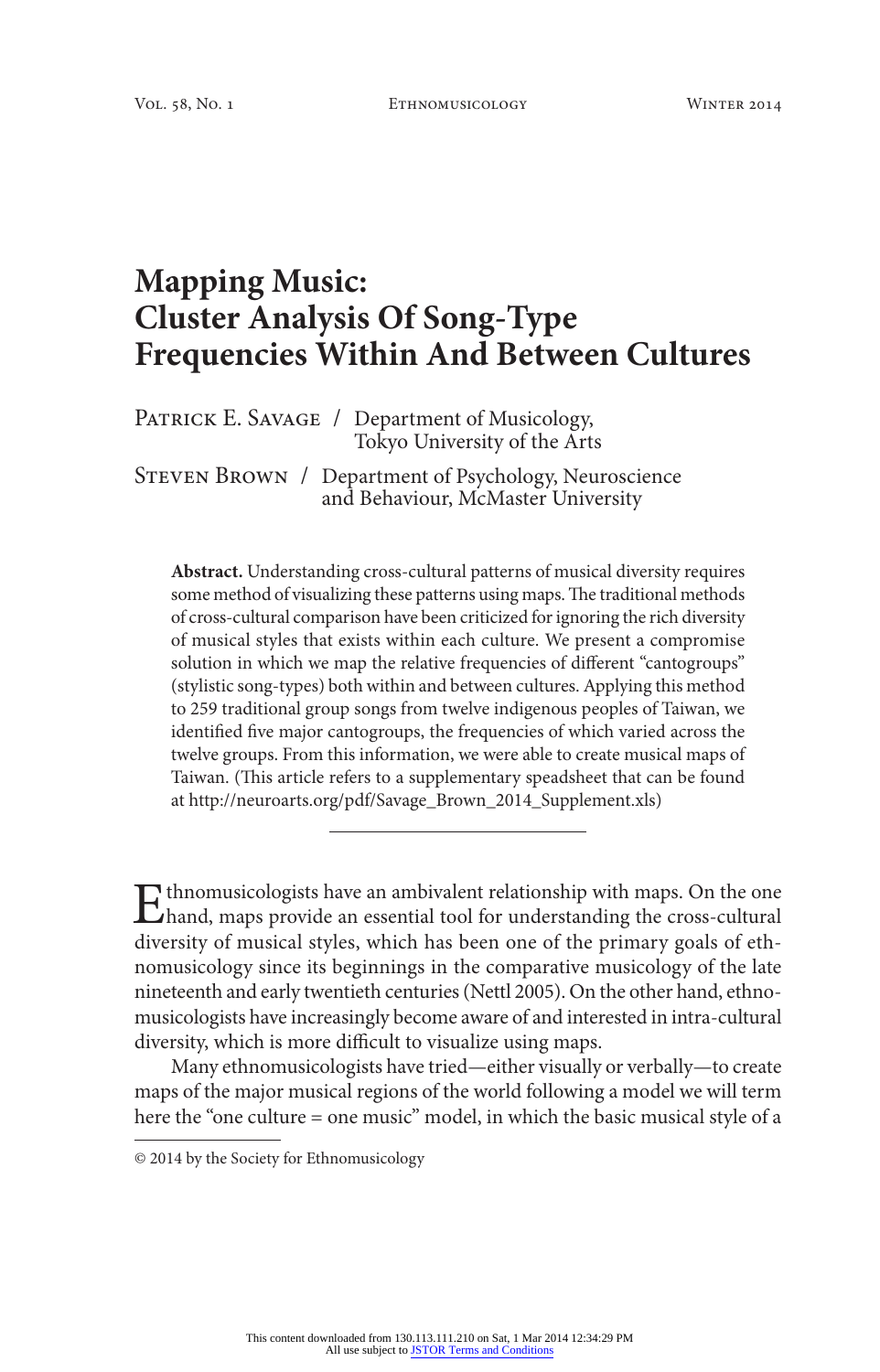culture is classified and mapped onto its geographical boundaries. This has often been inspired by similar attempts of anthropologists to create maps of culture areas or Kulturkreis (culture circles). Nettl (2005) offers a thorough review of major attempts at musical mapping and their various strengths and weakness, notably by Sachs (1929) for musical instruments of the world, Roberts (1936) and Nettl (1954) for Native America, Merriam (1959) for Africa, McLean (1976) for Oceania, and Lomax (1968) for world song style. Of these, Lomax's analysis of over 4000 songs from more than 200 cultures using his Cantometric classification scheme and its distillation into a map of ten major song-style regions (Lomax 1976) was certainly the most comprehensive and arguably the "least unsatisfactory" (Nettl 2005:330) attempt to create a musical map of the world.

Leaving aside numerous methodological and political issues involved in generating and interpreting such maps (e.g., Maranda 1970; Erickson 1978, Nettl and Bohlman 1991; Nettl 2005; Savage and Brown 2013), there remains the fundamental problem of how to represent musical diversity on a map. As stated above, most previous attempts at creating musical maps used a one culture=one music model where the basic musical style of a culture was mapped onto its geographical boundaries. Although Lomax (1976) sub-divided some geographic regions—notably Taiwan and Oceania—into several song-style regions, his map did not allow for multiple styles within a single song-style region. McLean's (1979) map came perhaps the closest to achieving this goal by using dashed and solid lines, and allowing these boundaries to overlap one another. While these maps provided some sense of intra-cultural musical diversity, they offered only a limited sense of the relative frequencies of the different musical styles within a given region.

In recent times, ethnomusicologists have come to focus more on intracultural diversity than on cross-cultural diversity, leading some to question the value of musical maps. While earlier scholars who created musical maps were aware of the reductionism inherent in assigning a single musical style to a culture, they also believed that minimal information was lost in the process, with Lomax (1968) in particular arguing that cultures' musical styles are relatively homogeneous. Others, using their own fieldwork experience however, argued that music was so heterogeneous as to make the mapping of a single "favored song style" (Lomax 1968:33) onto a geographic region all but impossible (Henry 1976; Feld 1984). Recently, an analysis of traditional group songs from Taiwan and the Philippines lent support to these claims, finding that 98 percent of the musical variability of a cross-cultural sample was accounted for by differences within cultures rather than differences between them, a profile strikingly similar to the partitioning of genetic diversity within and between cultures (Rzeszutek, Savage, and Brown 2012).<sup>1</sup> While this analysis succeeded in quantifying musical diversity, it did not attempt to provide a better means of mapping it.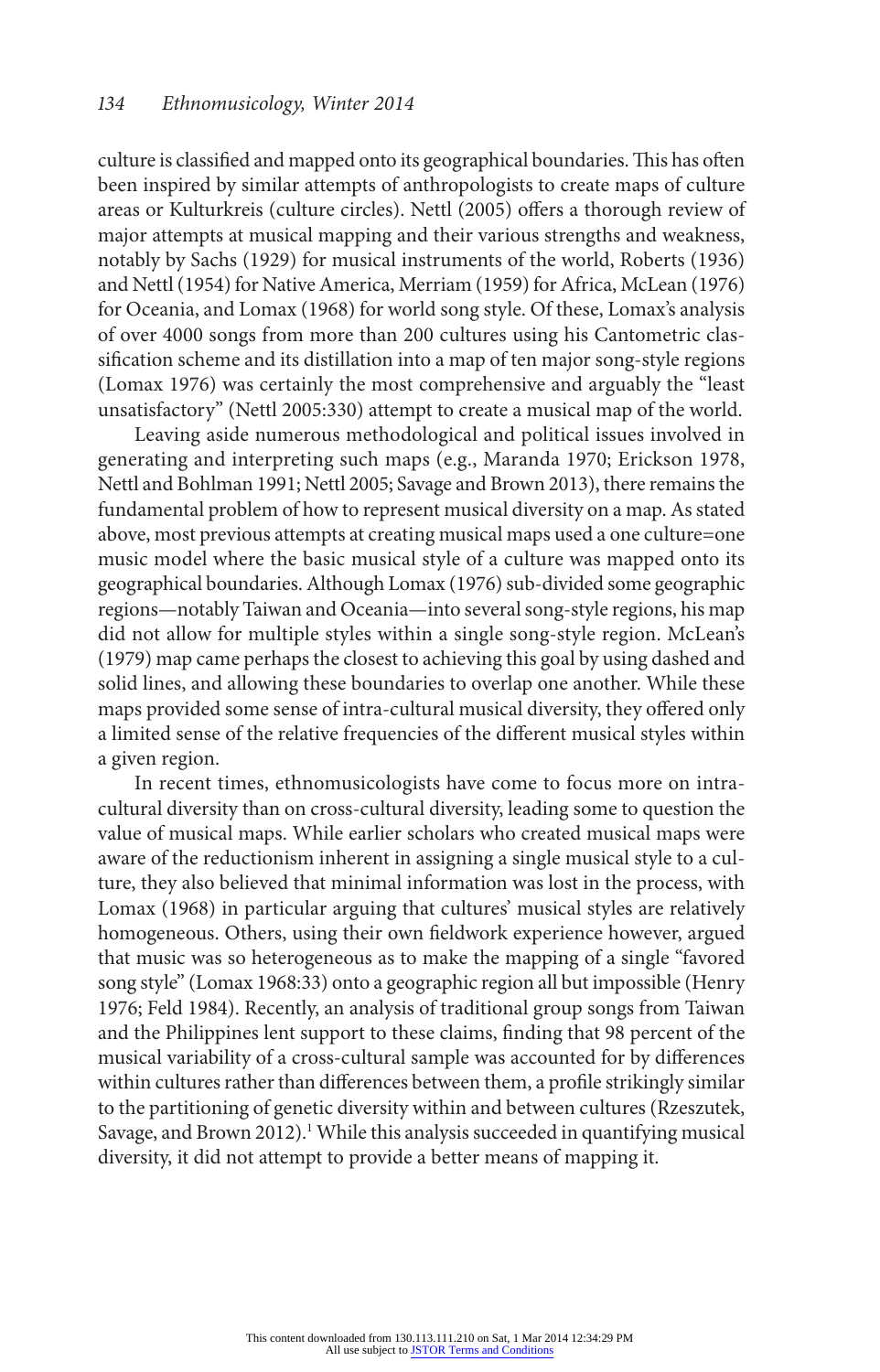Population geneticists, however, have long been aware of the issue of intracultural diversity and have developed phylogeographic methods for mapping genes onto geographic regions (Cavalli-Sforza, Menozzi, and Piazza 1994). The most influential method has been to measure and map the frequency of occurrence of various genetic types within and between populations. Unique DNA sequences are referred to as haplotypes, and groups of related haplotypes are referred to as haplogroups. Many cultures contain a diverse mix of individuals representing different genetic haplogroups, and mapping the relative frequencies of these different haplogroups has proven to be a powerful tool for visualizing genetic diversity and tracing prehistoric human migrations (Cavalli-Sforza et al. 1994).

To take a simple hypothetical example, a particular world region might contain three haplogroups: A, B, and C. Thirty percent of individuals from one area might possess haplogroup A, 30 percent haplogroup B, and 40 percent haplogroup C, whereas 50 percent of individuals from a second area might possess haplogroup A, 40 percent haplogroup B, 10 percent haplogroup C. Thus, while many genetic types might be shared between the groups in the region, the relative frequencies of these types might vary significantly among them, thus providing clues about their histories.

Applying these concepts to music, we introduce the new notion of a cantogroup or stylistic song-type.2 By analogy with genetics, unique combinations of musical features will be referred to as cantotypes, and groups of similar cantotypes as cantogroups. Our method takes its lead from population genetics in that, instead of assigning a single musical style to each geographic region or ethnolinguistic grouping, we characterize a specific area as a mosaic with respect to the frequency of the cantogroups that make up the group of populations under consideration. So, just as a geneticist represents a population of people in terms of the relative frequencies of haplogroups contained within it, and just as different populations vary with respect to the relative proportions of haplogroups, so too can we represent a population in terms of the relative frequencies of cantogroups that make up its musical repertoire. Further, we can represent differences between groups in terms of the varying relative proportions of the cantogroups within each group. The basic idea of comparing relative frequencies of musical features across cultures is not new, being implicit in even the earliest comparative musicological descriptions and being subject to relatively sophisticated statistical analyses by the 1950's (Freeman and Merriam 1956). Some additional underlying concepts for this analysis have been developed to varying degrees in publications by Lomax (1968, 1976, 1980), Aarden and Huron (2001), Leroi and Swire (2006), and Grauer (2011), but we have synthesized them here for the first time into a comprehensive framework.

In order to illustrate this novel method of comparative analysis for music, we used music from twelve groups of indigenous peoples living in Taiwan<sup>3</sup>—the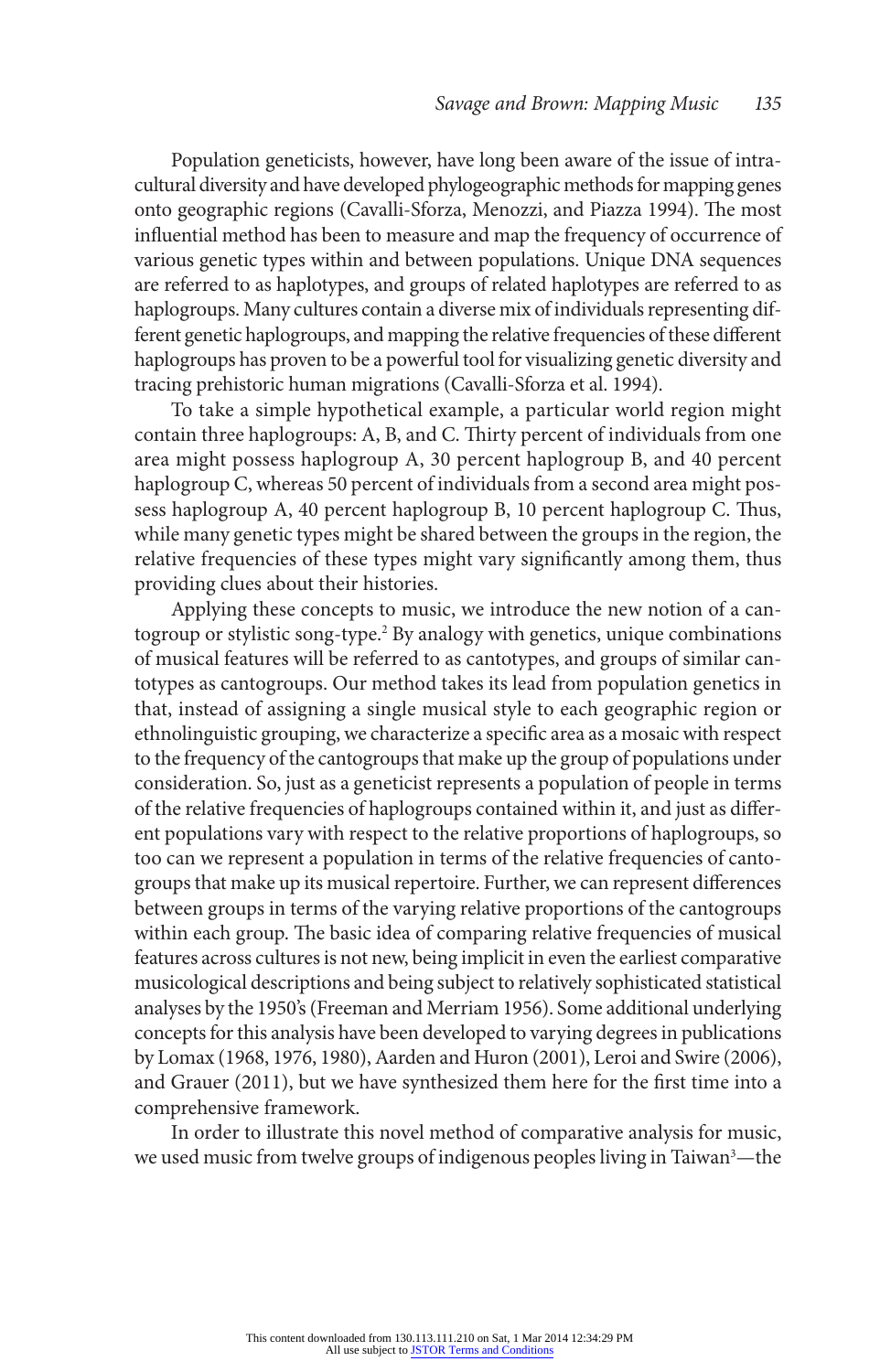most diverse region in Lomax's map—as a test case. We classified 259 songs using the CantoCore classification system (Savage, Merritt, Rzeszutek, and Brown 2012), applied cluster analysis to identify major cantogroups across the twelve populations, and then created maps of relative cantogroup frequencies for each population. Compared to the standard one culture=one music approach, our method permits a quantification and mapping of cross-cultural differences, while at the same time respecting the diversity of musical styles within each group.

#### **Indigenous Music In Contemporary Taiwan**

Taiwan provides an excellent example for a case study in mapping musical diversity. Although it is a small island, it has some of the highest levels of diversity in the world, not only musically but also in other domains, such as linguistics and genetics. While these populations, like indigenous peoples in most parts of the world, have been greatly affected by colonialism and globalization, most have managed to preserve substantial amounts of their musical, linguistic, and genetic heritages even as they have adapted to changing lifestyles. Importantly, Taiwan's musical diversity has led it to be well-documented by ethnomusicologists from both inside and outside of Taiwan.

There are currently fourteen officially recognized groups of indigenous peoples in Taiwan, numbering about 500,000 in total, or about 2 percent of Taiwan's modern-day population. All of the indigenous peoples originally spoke Austronesian languages and are thought to share descent from a proto-Austronesian culture that first occupied Taiwan at least 5,000 years ago (Blust 1999; Bellwood and Dizon 2008; Gray et al. 2009). Taiwan's high degree of linguistic diversity is one of the strongest pieces of evidence that has led to it being widely regarded as the primary homeland of the more than 1,000 Austronesian-speaking peoples that are spread throughout the Pacific and Indian Oceans, as far west as Madagascar, as far east as Rapanui (Easter Island), and as far south as New Zealand.4 Nine of the populations (Amis, Atayal, Bunun, Paiwan, Puyuma, Rukai, Saisiyat, Tao, and Tsou) have long been recognized as distinct from one another. Between 2000–2008, five populations that were previously lumped together with nearby groups (Thao, Kavalan, Truku, Sakizaya, and Sediq) were officially recognized as distinct by the government. Many groups, most notably the various Siraya populations in the western plains, still remain unrecognized.

Beginning in the seventeenth century, successive colonizations by the Netherlands, China, Japan, and the Republic of China (Taiwan), resulted in the introduction of new musical styles and contexts, such as Christian hymns, folk and classical music from China, and *enka* and karaoke from Japan. Colonialism also resulted in the suppression of many indigenous musical traditions—particularly those involving headhunting, which was formerly widespread but is no longer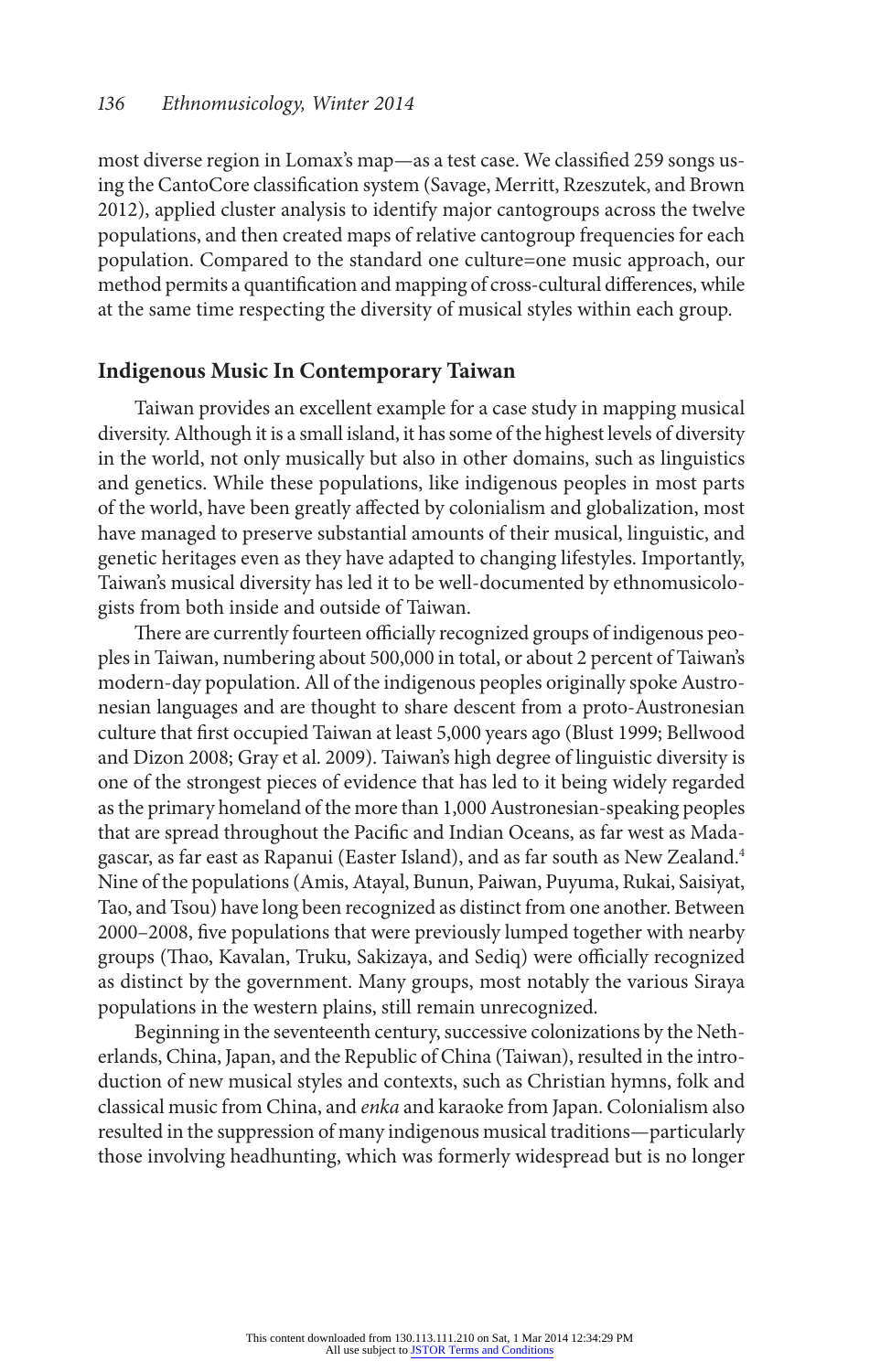practiced today (Kurosawa 1973; Loh 1982; Hsu 2002; Tan 2008). Due to these influences, as well as more general economic, demographic, and cultural trends accompanying globalization, contemporary indigenous Taiwanese music spans a vast variety of forms, including traditional music, with minimal cross-cultural influence; contemporary Chinese, Japanese, and Western music performed and enjoyed by indigenous Taiwanese; and much music with traditional roots that has been substantially influenced by cross-cultural contact. This last category includes not only obvious hybrids, such as Siraya songs sung in Chinese or Christian hymns sung in Bunun style, but also newly-composed urban songs with traditional roots or songs influenced by inter-tribal contact, such as the pan-aboriginal style often marketed to tourists. Tan (2008) described some of the complexities and politics of these interactions, focusing on the famous example of the unauthorized remix of a recording of a traditional Amis weeding song (Enigma's "Return to Innocence") that became famous worldwide when it was used to promote the 1996 Atlanta Olympics.

## **The Song Sample**

The choice of a data sample depends greatly on the research question in mind. For example, a project from our group focusing on the relationship between musical diversity, genetic diversity, and ancient migrations among Austronesian-speaking peoples used a sample of hundreds of traditional group songs from a variety of genres in and around Taiwan (Rzeszutek, Savage and Brown 2012; Brown et al. 2014), whereas Tan (2008) emphasized the evolution of a single song as it came to symbolize interactions between indigenous Taiwanese music and forces of globalization. One could easily imagine research questions that might require a sample of hundreds or thousands of songs from a single culture or village, or on the other hand, questions that might require only a handful of examples from a specific genre sparsely sampled from around the world.

To demonstrate our new mapping methodology, we chose to use the sample of 259 traditional group songs from twelve indigenous Taiwanese populations analyzed by Brown et al. (2014) because it provided a useful balance of cross-cultural and intra-cultural diversity from a relatively well-sampled but geographically-restricted area.<sup>5</sup> These songs come from ethnomusicological field recordings by Kurosawa Takatomo, Lü Bing-Chuan, Hsu Tsang-Houei, and Wu Rung-Shun, and have mostly been made available for free by the Taiwan Music Institute at *http://music.ncfta.gov.tw*. Full information for these songs, including discographic information, classifications, and cross-references to online recordings are listed in the supplementary online material.6 This sample also allowed us to demonstrate some potential applications of the resulting maps, specifically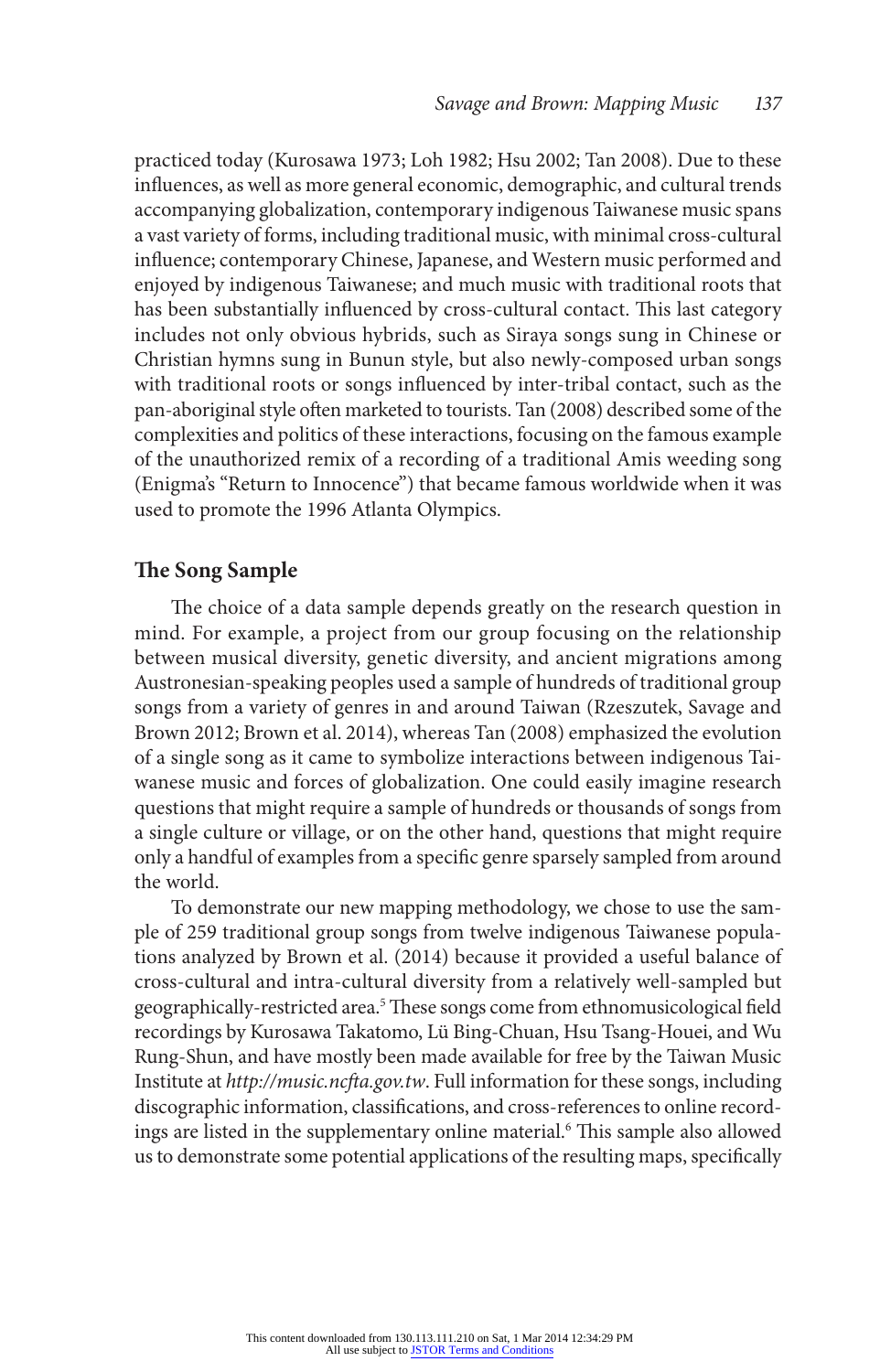regarding migrations of Austronesian-speaking cultures, and to highlight some of the strengths and weaknesses of the methodology. Some of these weaknesses (of which there are many) are described in detail in the Limitations section of the discussion below. Meanwhile, it is crucial to bear in mind that the resulting maps cannot simply be seen as representative of indigenous Taiwanese music in general without careful consideration of sampling limitations and other issues, such as using discrete boundaries to map the populations.

# **Methods**

Here, we introduce a three-step framework for classifying, clustering, and mapping cantogroup (stylistic song-type) frequencies within and between cultures. An overview of these three steps is shown in Table 1.

# **Step 1: Classification of Songs**

Patrick Savage coded all of the songs using CantoCore (Savage et al. 2012), a song-classification scheme modeled after Cantometrics (Lomax and Grauer 1968; Lomax 1976). This scheme codes twenty-six characters related to song structure, including rhythm, pitch, text, texture, and form. The complete coding scheme is presented and explained in Savage et al. (2012), which also describes the complexities of the classification process, including the presence of both

| Step                                                                                  | Level Of Analysis        | Methods                                                   | Description                                                                                                  |
|---------------------------------------------------------------------------------------|--------------------------|-----------------------------------------------------------|--------------------------------------------------------------------------------------------------------------|
| 1. Classification<br>of songs                                                         | Individual songs         | CantoCore (Savage)<br>et al. 2012)                        | Classify each song according<br>to 26 features of song structure<br>(See Supplementary Spread<br>sheet)      |
| 2. Clustering of<br>songs into<br>"cantogroups"<br>(stylistic song-types)<br>(Fig. 2) | All songs of<br>a corpus | k-means<br>cluster analysis<br>(Hartigan &<br>Wong, 1979) | Assign songs to song-type<br>clusters based on their<br>stylistic similarities,<br>irrespective of geography |
| 3. Mapping of<br>cantogroup<br>frequencies                                            | Geographic<br>regions    |                                                           | Map cantogroup frequencies<br>onto geographic regions,<br>emphasizing:                                       |
| (Fig. 4)                                                                              |                          | a) Pie charts                                             | a) All cantogroups in each<br>culture's repertoire                                                           |
|                                                                                       |                          | b) Modal profiles                                         | b) The most common<br>cantogroup in each<br>culture's repertoire                                             |
|                                                                                       |                          | c) Contour maps                                           | c) Cross-cultural patterns in<br>the frequencies of each<br>cantogroup                                       |

| Table 1. Overview of the 3-step analysis framework. |  |
|-----------------------------------------------------|--|
|-----------------------------------------------------|--|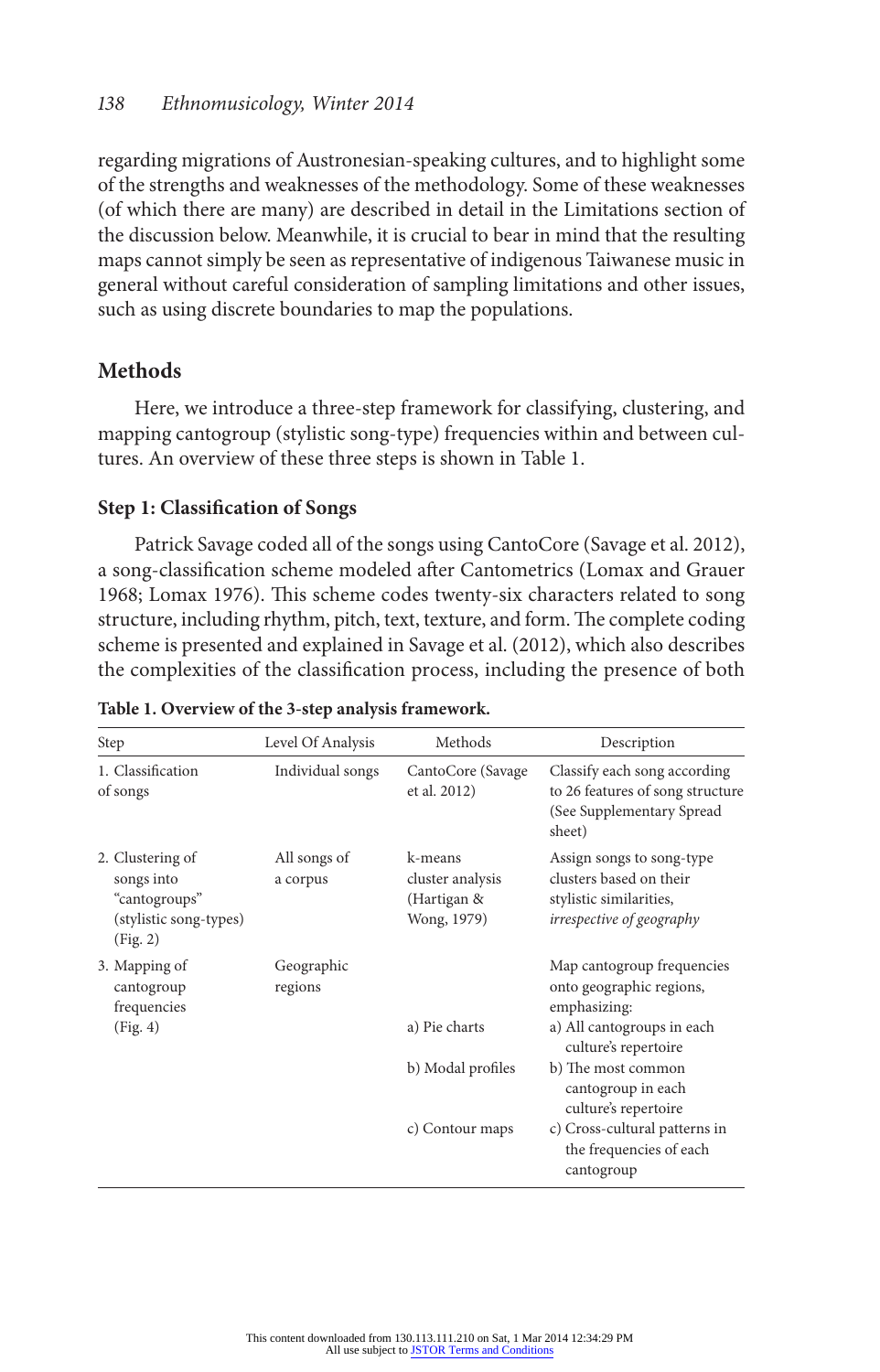ordinal characters (e.g., melodic interval size varying from small to large) and nominal characters (e.g., different discrete meter-types, such as a-metric, heterometric, and iso-metric), as well as the occasional need for multi-coding, in other words, the need to select multiple character-states for the same song when that song has diverse features (e.g., both descending and arched melodic contours).

## **Step 2: Clustering of Songs into Cantogroups (Stylistic Song-Types)**

Step 2 examines musical similarities among the songs. For technical reasons, this is typically referred to as a distance (difference) rather than a similarity. Hence, the end result is a distance matrix representing the distances between all 33,411 pairs of songs in the sample of 259 songs as a number between zero and one, where zero represents two songs with identical CantoCore codings (i.e., zero distance between them) and one represents two songs with maximally different codings on all of the twenty-six CantoCore features coded. Such a distance matrix can be visualized in two dimensions using the multivariate statistical method of multidimensional scaling (MDS), as described by Rzeszutek et al. (2012).

Next, we looked at the clustering of songs into cantogroups (stylistic songtypes). In order to do this, we analyzed the musical distance matrix using kmeans cluster analysis (Hartigan and Wong 1979), using the statistical program, R V2.11.0 (R Development Core Team 2011). K-means cluster analysis is a standard method of looking for clusters in a dataset that allows one to identify the number of clusters that gives the most parsimonious balance between minimizing the number of clusters and minimizing variance within each cluster. In the case of our analysis, identification of the elbow of the scree plot (Figure 1), as recommended by Everitt and Hothorn (2010), suggested that five clusters/ cantogroups was the most parsimonious grouping for our corpus of 259 songs. This result was then used in the next step of the analysis, which attempted to visualize cantogroup frequencies for each of the twelve populations whose music contributed to the dataset.

# **Step 3: Mapping Cantogroup Frequencies**

For each of the twelve populations, cantogroup frequencies were calculated as the percentage of a group's songs belonging to each of the five cantogroups. The multidimensional scaling plot in Figure 2, below, shows how each of the 259 songs was assigned to one of the five cantogroup clusters generated using the k-means cluster analysis. It was then a simple matter of looking at each population, one at a time, and calculating the percentage of its songs that were members of each of the five cantogroups. Cantogroup frequencies were mapped in three different ways: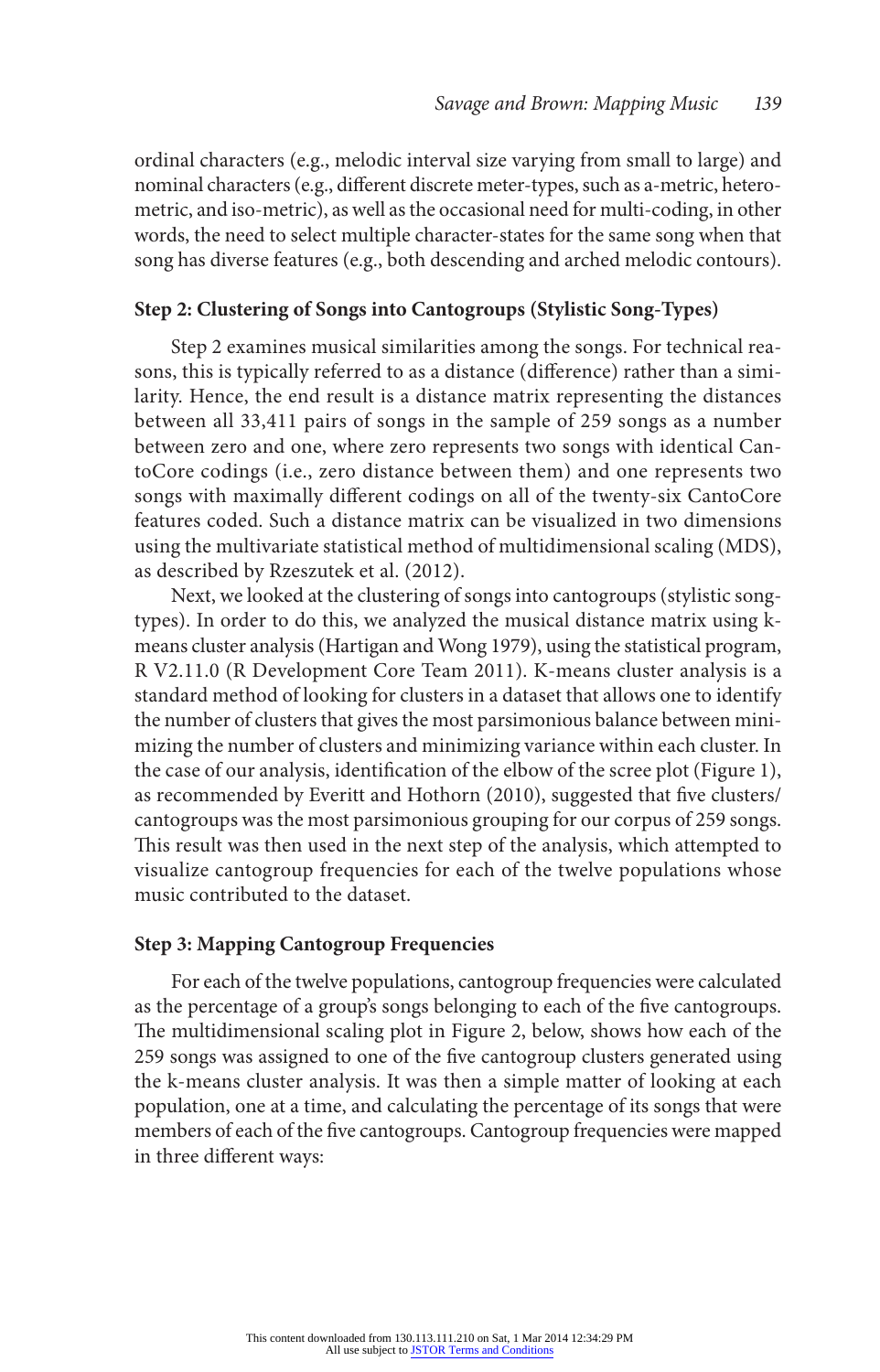**Figure 1. Scree plot for the k-means cluster analysis of the 259-song corpus. As the number of clusters increases, the variance (within-group sum of squares) decreases. The elbow at five clusters represents the most parsimonious balance between minimizing the number of clusters and minimizing the variance within each cluster.**



- 1. Pie charts: The relative frequency of each cantogroup was plotted separately for each population as a pie chart. Importantly, any given pie chart provides information about musical diversity *within* a culture, whereas a comparison of pie charts among groups provides information about diversity *between* cultures.
- 2. Modal (most common) profiles: The modal cantogroup for each population was mapped in a manner akin to Lomax's modal profile. This representation only provides information about between-culture musical diversity since each culture is represented exclusively by a single cantogroup.
- 3. Contour maps: Relative frequencies were plotted separately for each cantogroup as contour maps using the Kriging algorithm in Surfer V8.0 with default settings. This representation is similar to that of the modal profile in that it emphasizes cross-cultural patterns by focusing on only a single cantogroup at a time, but it is similar to the pie-chart method in that it allows the representation of more than one cantogroup for each culture. This method makes no reference to cultural groups but simply demonstrates the geography of the region. Not surprisingly,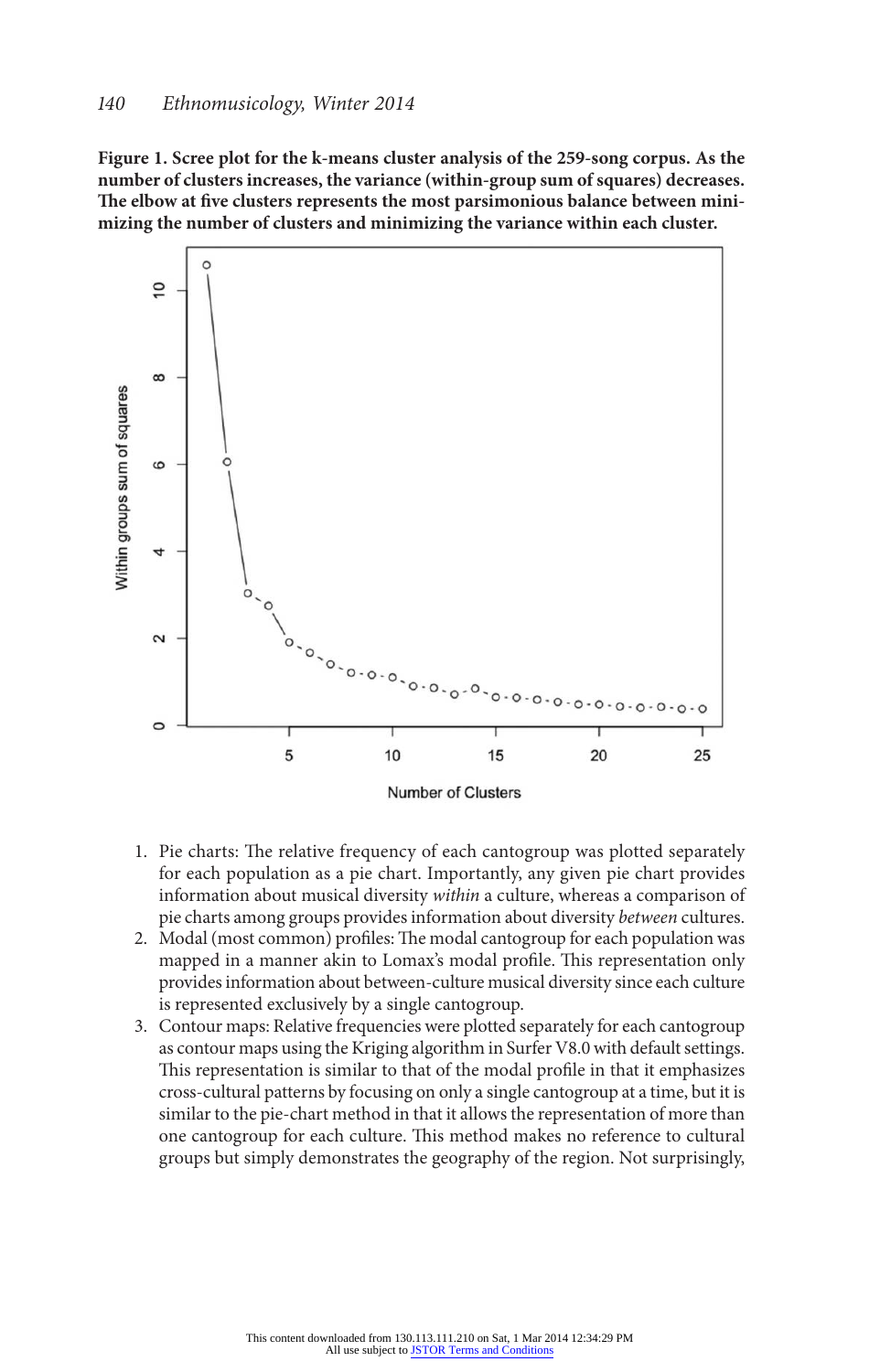the hot spots on the map correspond to cultures showing high frequencies of that musical type.

#### **Song-Level Analysis and Clustering**

In order to demonstrate the musical relationships among the 259 songs used in our sample, we used a multidimensional scaling plot, as shown in Figure 2 below. Songs that are closer together in the plot have greater musical similarity—as based on their CantoCore codings—than songs that are further stylistic song-types apart. Songs are colored in grayscale according to their membership in one of the five cantogroups identified using k-means cluster analysis.

For ease of interpretation, we have given each cantogroup a label according to its predominant geographic distribution (see Figure 2, below), but the cluster analysis does not incorporate any *a priori* information about cultural or geographic affiliations. The five cantogroups correspond well with our qualitative

**Figure 2. Multidimensional-scaling visualization of the cluster analysis of 259 traditional group songs from twelve indigenous peoples of Taiwan. Each circle represents a single song, color-coded in grayscale according to its membership in one of five cantogroups (stylistic song-types), as identified through k-means cluster analysis and shown in the legend to the right of the figure. Key musical features of each cantogroup are presented in Table 2 and are described in the text.**

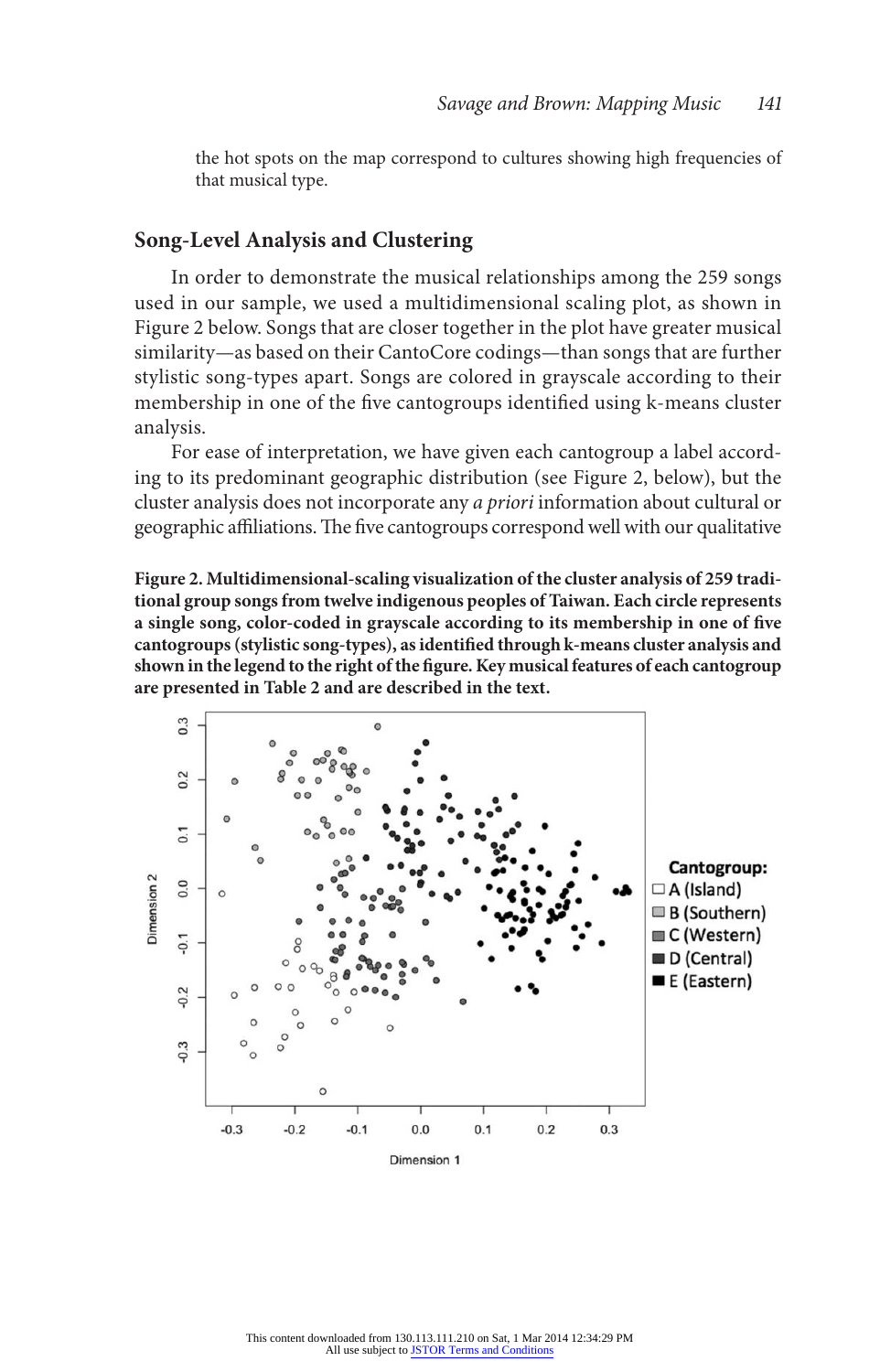# *142 Ethnomusicology, Winter 2014*

**Table 2. Simplified description of notable musical features of each of the five cantogroups, color-coded in grayscale as in Figures 2 and 3. Precise definitions of terms can be found in Savage et al. 2012). Not all songs in each cantogroup necessarily contain all of these features, since cantogroups are defined based on overall similarity rather than any particular feature.**

| Cantogroup     | Notable Musical Features                                                                                                                                |
|----------------|---------------------------------------------------------------------------------------------------------------------------------------------------------|
| A ("Island")   | Irregular—a-metric, small melodic range, sparse scales (<4 notes), long phrases,<br>loosely coordinated unison and/or hetero-rhythmic, and heterophonic |
| B ("Southern") | Irregular—iso-rhythmic ("homophonic"), hetero-contour ("drone"), hemitonic,<br>hetero-metric, small melodic range, low durational variability           |
| C ("Western")  | Semi-regular-largely one-part ("monophonic"), hetero-metric, sparse scales<br>(<4 notes), long phrases                                                  |
| D ("Central")  | Semi-regular—iso-rhythmic ('homophonic''), consonant, short phrases,<br>descending/arched contours                                                      |
| E ("Eastern")  | Regular—iso-metric, moderately dense (4–5 note) scales, large melodic range,<br>some responsorial and/or polyphonic (Amis only)                         |

musical intuitions about the stylistic song-types for these populations and with previous work by Kurosawa (1973), Loh (1982), and Hsu (2002).

Table 2 presents a summary of some of the salient musical features of each cantogroup, color-coded as in Table 2, above. The progression from cantogroup A to cantogroup E could be thought of as an approximate progression along a spectrum of musical regularity (Savage et al. 2012): songs of types A and B tend to be irregular, i.e., non-metric, non-motivic, hetero-rhythmic or drone-based, hemitonic (chromatic), and have a small melodic range, compared to the more regular songs of type E that tend to be metric, motivic, mono- or polyphonic, anhemitonic, and have a large melodic range. Cantogroups C and D represent intermediate states between these stylistic extremes. For example, cantogroups C and D tend to have moderate ranges and hetero-metric meters, but cantogroup C tends to be monophonic while cantogroup D tends to be homophonic. This description is not meant to be comprehensive or apply to each song in each cantogroup, but is simply designed to show some of the key features that broadly distinguish each of the five major cantogroups identified in the k-means clustering analysis for the twelve populations. To provide concrete examples of these abstract descriptions, we have transcribed brief excerpts from prototypical songs from each cantogroup in Figure 3.

# **Cross-Cultural Distribution of Cantogroups**

Our analysis allows us to move beyond the one culture=one music approach and think about each population as a mosaic of stylistic features, as represented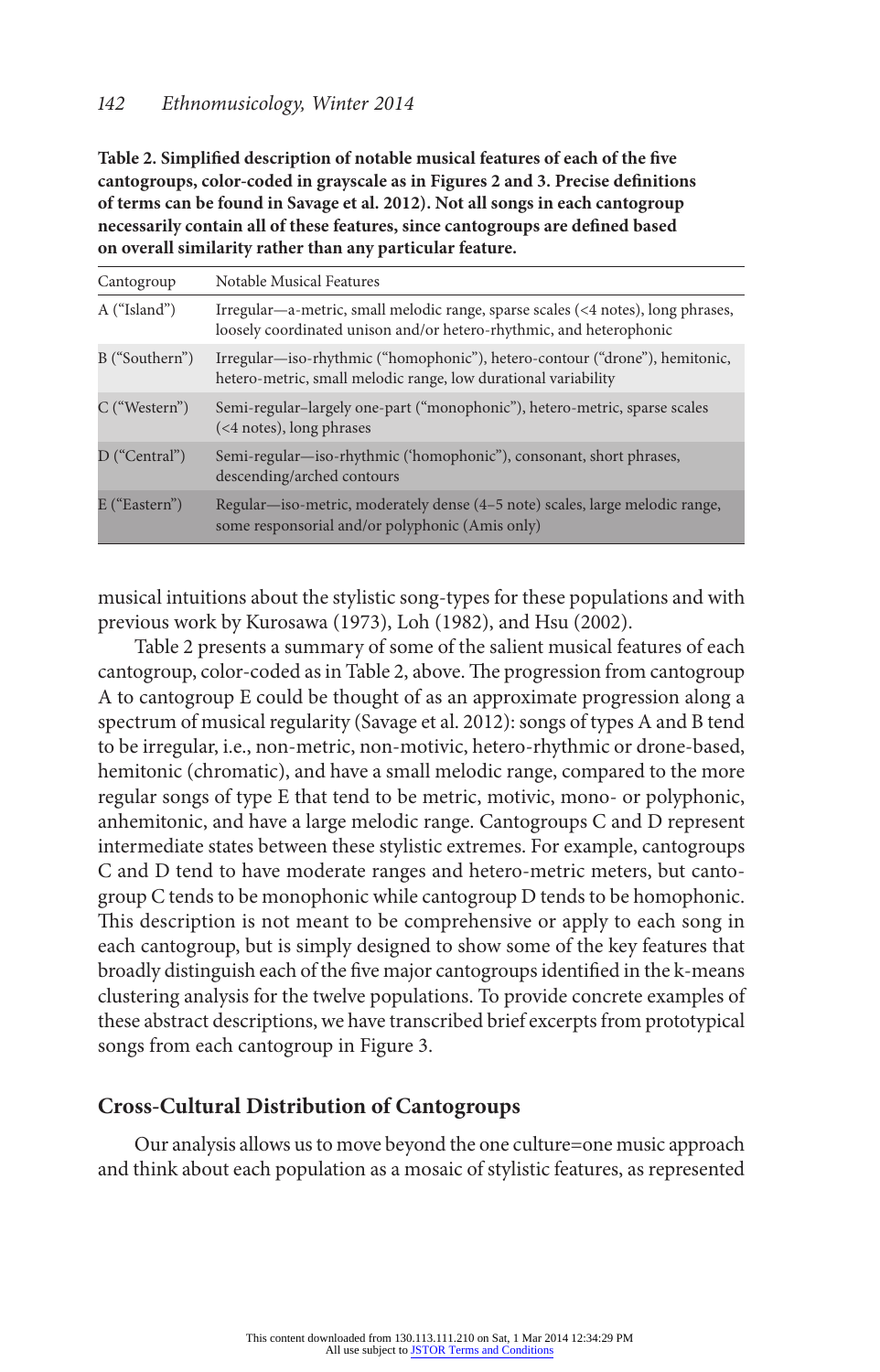**Figure 3. Transcriptions of short excerpts from representative songs from each of the five cantogroups described in Table 2. Lyrics are taken from published liner notes and are not included for songs that use vocables (non-lexical syllables). All songs have been transposed to end on C for consistency. See table in supplementary online material for additional song meta-data and access to recordings.**

**(a) 30-second excerpt (1:22–1:52) from song no. 195 (***Millet Harvest Song* **from the Tao [Yami]), representing Cantogroup A (Island). Notated a minor 3rd above actual pitch.**



**(b) 27-second excerpt (0:27–0:54) from song no. 142 ("A Welcoming Song from the Rukai"), representing Cantogroup B (Southern). Notated a minor 2nd below actual pitch.**



**(c) 28-second excerpt (0:06–0:34) from song no. 183 ("Song to Welcome Gods from the Saisiyat"), representing Cantogroup C (Western). Notated a major 3rd above actual pitch.**

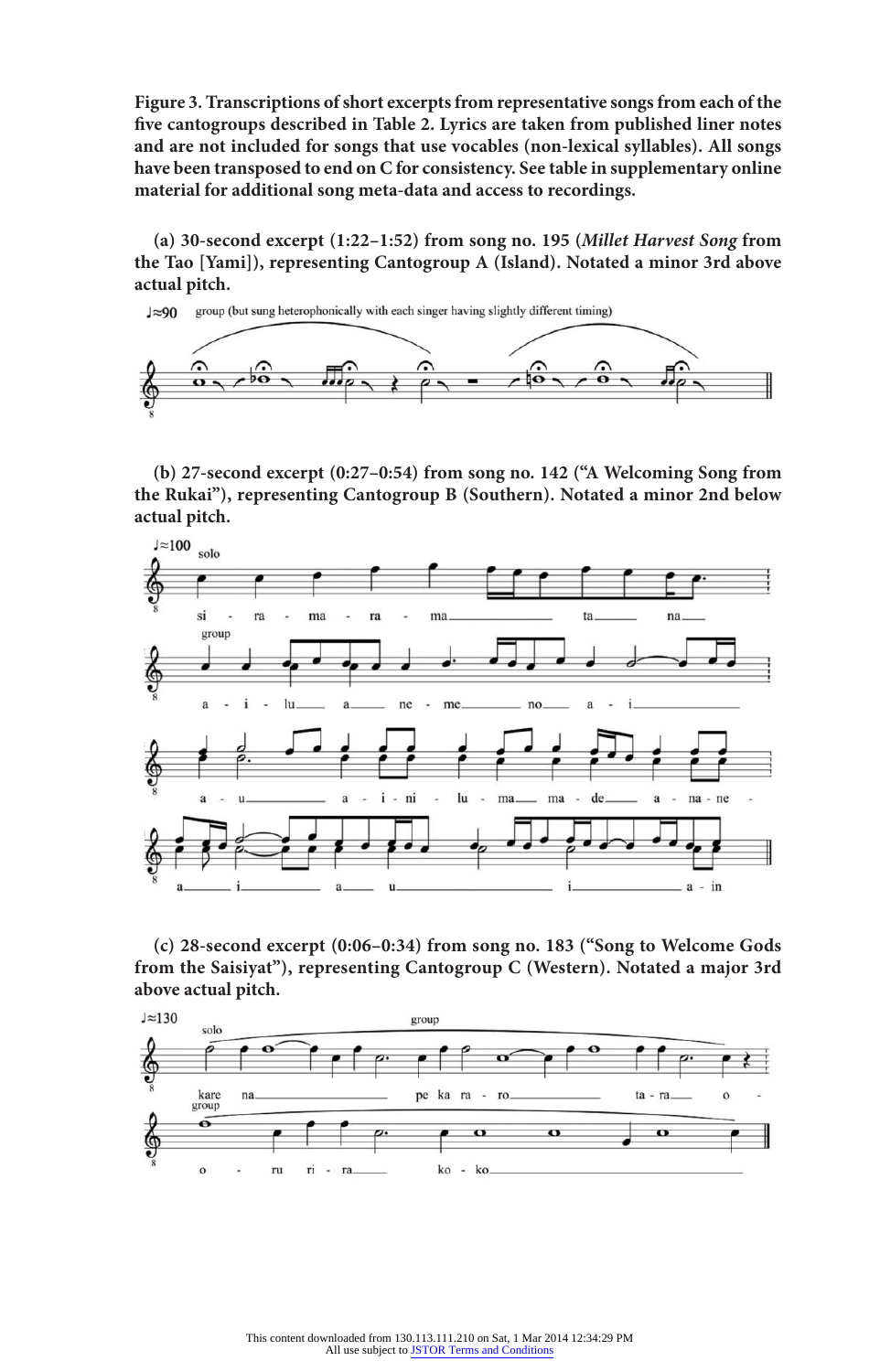#### **Figure 3. (cont.)**

**(d) 16-second excerpt (0:22–0:38) from song no. 43 (***A Song for Healing and Expelling Evil* **from the Bunun), representing Cantogroup D (Central). Notated a minor 2nd below actual pitch.**



**(e) 20-second excerpt (1:00–1:20) from song no. 2 (***The Elders' Gathering Song* **from the Amis), representing Cantogroup E (Eastern). Notated a minor 3rd lower than sounds.**



in our analysis by the diversity of cantogroups. Figure 4 shows maps of Taiwan with the cross-cultural distribution of cantogroup frequencies visualized in three ways. In Figure 4a, each group is associated with a pie chart that shows the relative frequencies of the five cantogroups in each group's repertoire. In Figure 4b, each population's area is colored according to its modal cantogroup. The one exception is the Tao, who are assigned to the Island cantogroup A although they have a slightly higher frequency of the Western cantogroup C.

This highlights the weakness of the modal-profile method in cases where two song-types are almost equally common. In this case, we have chosen here to represent the Tao by the more distinctive cantogroup (A) rather than the slightly more frequent cantogroup (C). The color-coding in Figures 4a and 4b is the same as in Figure 2 and Table 2. The same information is visualized in a different way in Figure 4c, where the frequency of each of the five cantogroups is plotted on five separate maps to better visualize geographic trends.

This cluster analysis demonstrates some important findings about Taiwanese indigenous music.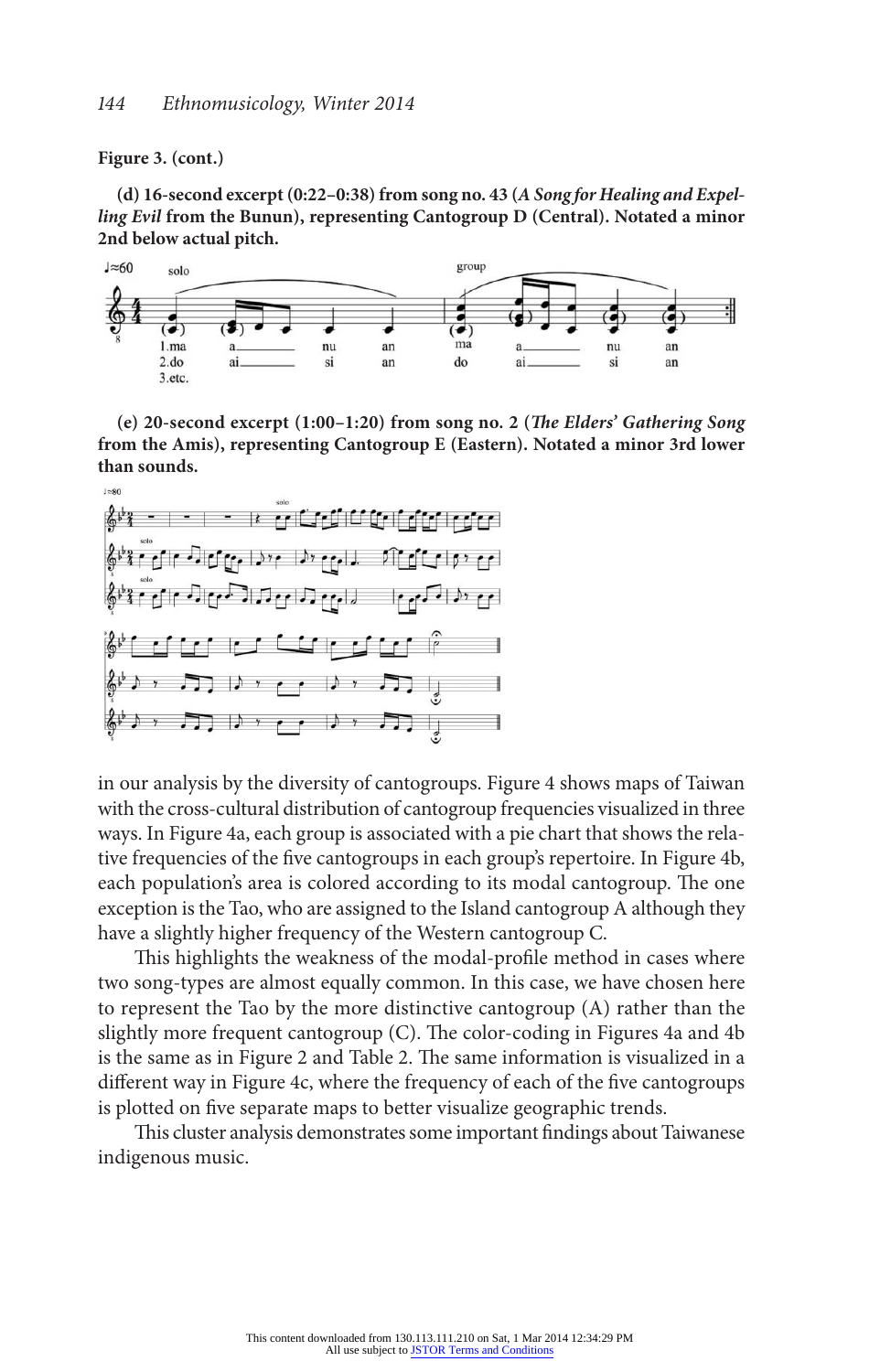**Figure 4. a) Musical maps of twelve indigenous peoples of Taiwan. a) A map based on relative cantogroup frequencies. Relative frequencies of all five cantogroups are shown separately for each of the 12 Taiwanese populations using pie charts. See Figure 2 for each population. This map is similar to that in Figure 4a except that only the dominant cantogroup is shown, and this is placed onto the geographic region for each population. The color-coding of cantogroups in a) and b) is the same as in Figure 2 and Table 2. c)Frequencies of each of the five cantogroups are visualized on five separate contour maps. Note that the color-coding in c) is different from a) and b)—now, darker colors represent regions of higher frequencies of that cantogroup, as shown in the legend on the bottom right. Population locations are based on maps from Trejaut et al. (2005) and Li (2008), and are merely approximate, highly simplified representations of the complex populations demography.**

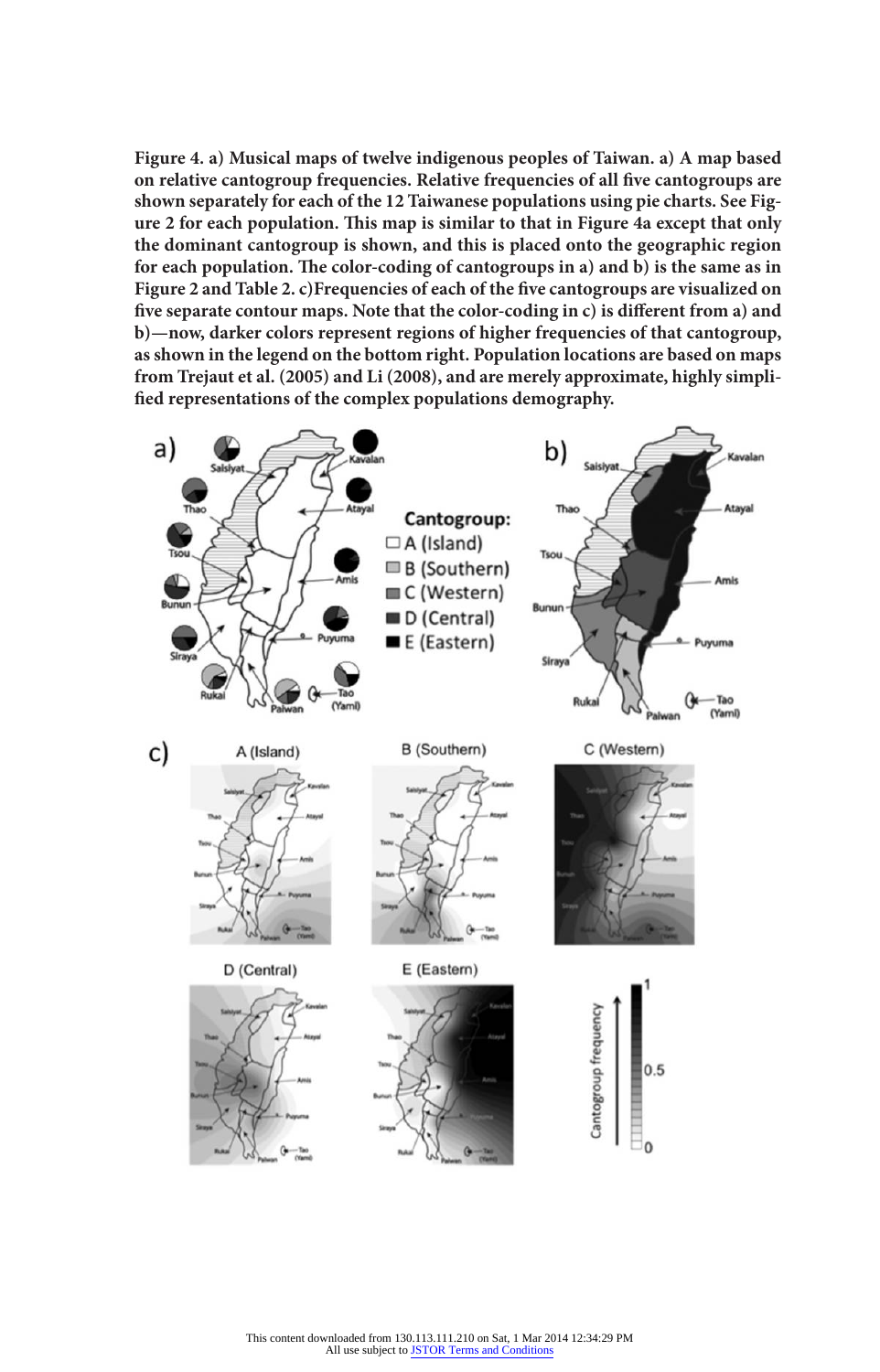#### *146 Ethnomusicology, Winter 2014*

- 1. Geographic trends. Geography is an important factor in Taiwan's musical diversity, particularly its high mountains running down the center of the island and the ocean separating Lanyu (Orchid) Island from the mainland. Populations on the western side of the mountains tend to be dominated by the Western cantogroup C (medium grey color), whereas those on the eastern side of the island have a much larger representation of the Eastern cantogroup E (black color). In other words, populations on the eastern side of the island have songs that seem to have more musical regularity (e.g., metric rhythms, motivic melodic patterns) than do those on the western side of the island.
- 2. Repertoire diversity. Some groups, such as the Atayal and Kavalan, are dominated by a single style, whereas others, such as the Saisiyat, have complex mixtures of all five styles, hence having more diverse repertoires (relatively speaking).7 Importantly, our analysis allows us to move beyond the mere existence of musical diversity and attempt to quantify it.
- 3. Long-distance similarity. In addition to observing expected trends of musical similarity between neighboring groups (e.g., Paiwan and Rukai in the south), we also found some evidence for similarities between populations that are quite distant geographically, as seen between the presence of the Island cantogroup A (white color) among a subset of the repertoires of the Tao, Bunun and Saisiyat, who are all geographically and culturally isolated from each other by a combination of mountains, oceans, and neighboring populations.
- 4. Nearby dissimilarity. We also see situations in which neighboring groups have dissimilar musical styles, as in the case of the Bunun and Amis.

We can reduce the findings of the above analysis in the manner that others have done before us and present a map of the single dominant style of each culture, which Lomax (1968) referred to as the modal profile. A comparison of Figures 4a and 4b, for example, shows the power of our cluster analysis. While we can indeed reduce the intra-cultural musical diversity to a single dominant style, as in Figure 4b, we can also visualize information about intra-cultural diversity, as shown in Figure 4a. Hence, the focus can be on inter-cultural differences, intra-cultural diversity, or a combination.

# **Maps and their Meanings**

We have presented a new type of analysis for comparative musicological studies that permits inter-cultural analysis without ignoring intra-cultural diversity. In fact, the analysis can be employed equally well for either purpose, or better yet, in combination. For someone interested in regional cross-cultural trends, the map of dominant cantogroups in Figure 4b might best represent the preferred analysis, whereas for someone interested in stylistic diversity within a single culture, the pie-chart analysis of cantogroup frequency in Figure 4a might best represent the preferred analysis. To us, this approach represents a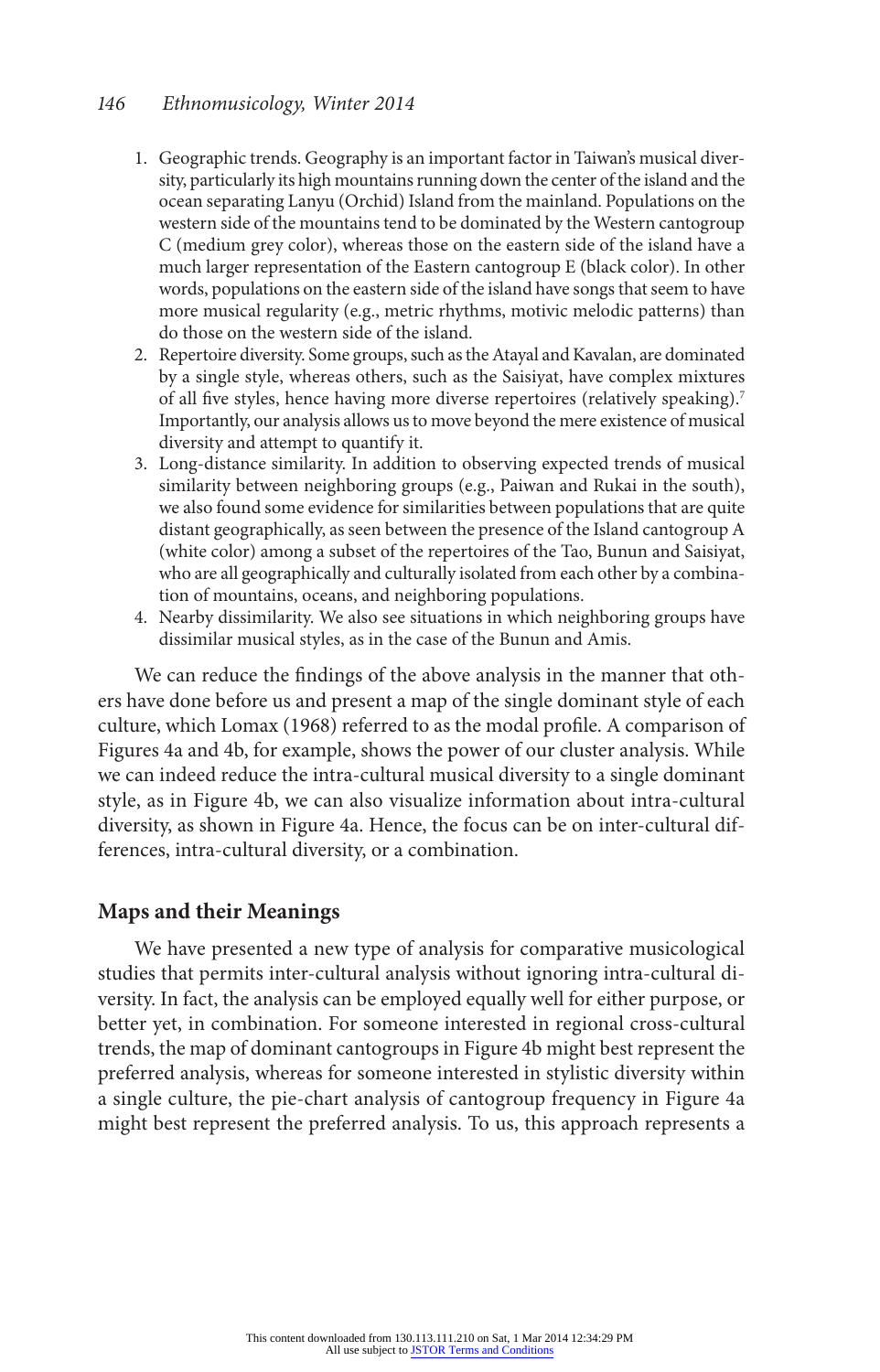happy medium between the need for cross-cultural analysis and the need for taking intra-cultural musical diversity into account in comparative studies. As mentioned above, our analysis allows us to move beyond simply stating that intra-cultural musical diversity exists and allows us also to quantify this diversity. It is not the case that such diversity is the same in all cultures. Some cultures have relatively more homogeneous repertoires while others have more diverse repertoires. Our approach provides a method for measuring this diversity for the first time.

Although the use of group singing as a vehicle for, among other things, Christian missionization might have been expected to have had a homogenizing effect by removing regional patterns of musical difference, the appearance of clear regional patterns throughout Taiwan, and the existence of distinctive polyphonic traditions in many populations since before Christian influence (Loh 1982), suggests that the patterns may indeed be helpful in exploring older patterns of migration and contact.8 In order to think about the migrational implications of our cluster analysis, we can now revisit the musical trends that this analysis revealed:

#### **Geographic Trends**

The analysis found an approximate division of the island into a western half (dominated by cantogroup C) and an eastern half (dominated by cantogroup E). This appears consistent with the linguistic models of Sagart (2008) and Li (2008), which propose that the initial colonization of Taiwan occurred on the west coast and circled the mountains to reach the east. Because the number of groups considered here is relatively small (twelve) and the mechanisms of musical evolution largely unknown, we do not feel that this musical sample provides enough evidence to distinguish between the specific details on which the two theories differ, such as whether the initial colonization began in the northwest (Sagart 2008) or the southwest (Li 2008).

#### **Repertoire Diversity**

Diversity is often used by scholars who study human migrations as an indicator of antiquity, with greater diversity (of genes, languages, etc.) being indicative of a longer period of residence in a given homeland (Sapir 1916; Cavalli-Sforza*,*  et al. 1994). While we observed differences in cantogroup diversity among the twelve Taiwanese populations, we saw no obvious geographical or cultural trends in this parameter. Hence, musical diversity—at least for the corpus of songs used in our analysis—might not be a useful parameter for the study of the Austronesian migration.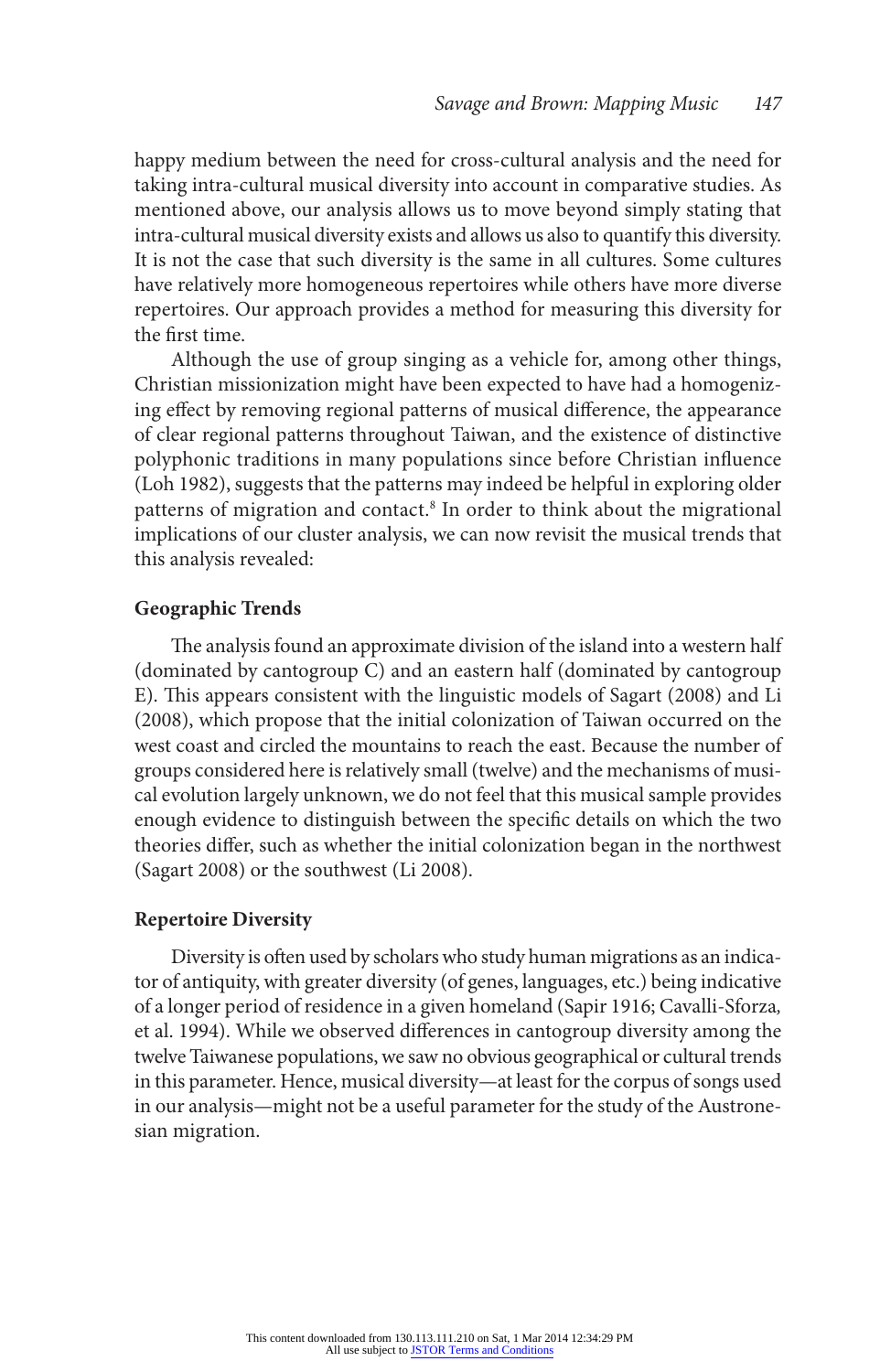#### **Long-Distance Similarity**

Long-distance similarities were observed between songs of the Tao population of Lanyu Island and those of the Bunun and Saisiyat in the north, as well as with the Ifugao to the south in the Luzon region of the northern Philippines (Rzeszutek et al. 2012). The Tao-Ifugao connection is consistent with the evidence from oral traditions, archaeology, linguistics, and genetics that suggests that the Batanes Islands were a waypoint for the expansion of Austronesianspeaking cultures from Taiwan into the Philippines, and that the ancestors of the Tao migrated north from the Batanes back to Lanyu Island within the last 1,000 years (Blust 1999; Bellwood and Dizon 2008; Li 2008; Gray et al. 2009; Loo et al. 2011).

However, the presence of some songs from Island cantogroup A within the repertoires of the Tao, Saisiyat, and Bunun does not seem to match any known extra-musical relationships between these peoples. Upon closer inspection, the broad similarities in their CantoCore classifications seem to conceal important differences in features regarding interval structure and performance style. For example, although most songs from this cantogroup contain sparse scales falling within a small melodic range, the Tao songs tend to be sung with a raspy voice and pitches seem to alternate with microtonal variation between the tonic and a whole tone above or below the tonic; the Saisiyat songs tend to be sung with a wide, open vocal style and pitches alternate between the tonic and a fourth above the tonic; further, the Bunun songs (mostly variants of the millet harvest song known as *pasibutbut*)9 tend to have a few long held notes that gradually rise microtonally in pitch. Thus, it seems that these songs are less similar than they might appear on the surface, according to their CantoCore classifications, and it is probable that the existing similarities represent convergent evolution (i.e., independent invention) of similar musical styles rather than shared descent from the same proto-musical roots. Or, as John Blacking (1971) might put it, while these songs' surface structures have superficial similarities, they probably do not originate from the same deep structure.

#### **Nearby Dissimilarity**

Oftentimes, areas that look proximate on a map are actually separated by large geographic and/or cultural barriers. Hence, the observation of musical dissimilarity among what appear to be neighboring populations on a flat map may reflect geographical barriers to migration and exchange, as in the separation between the Bunun in the Eastern mountains and the Amis on the Eastern coast. In the case of Taiwan, the high degree of linguistic diversity (Blust 1999) serves as a further obstacle to cultural exchange.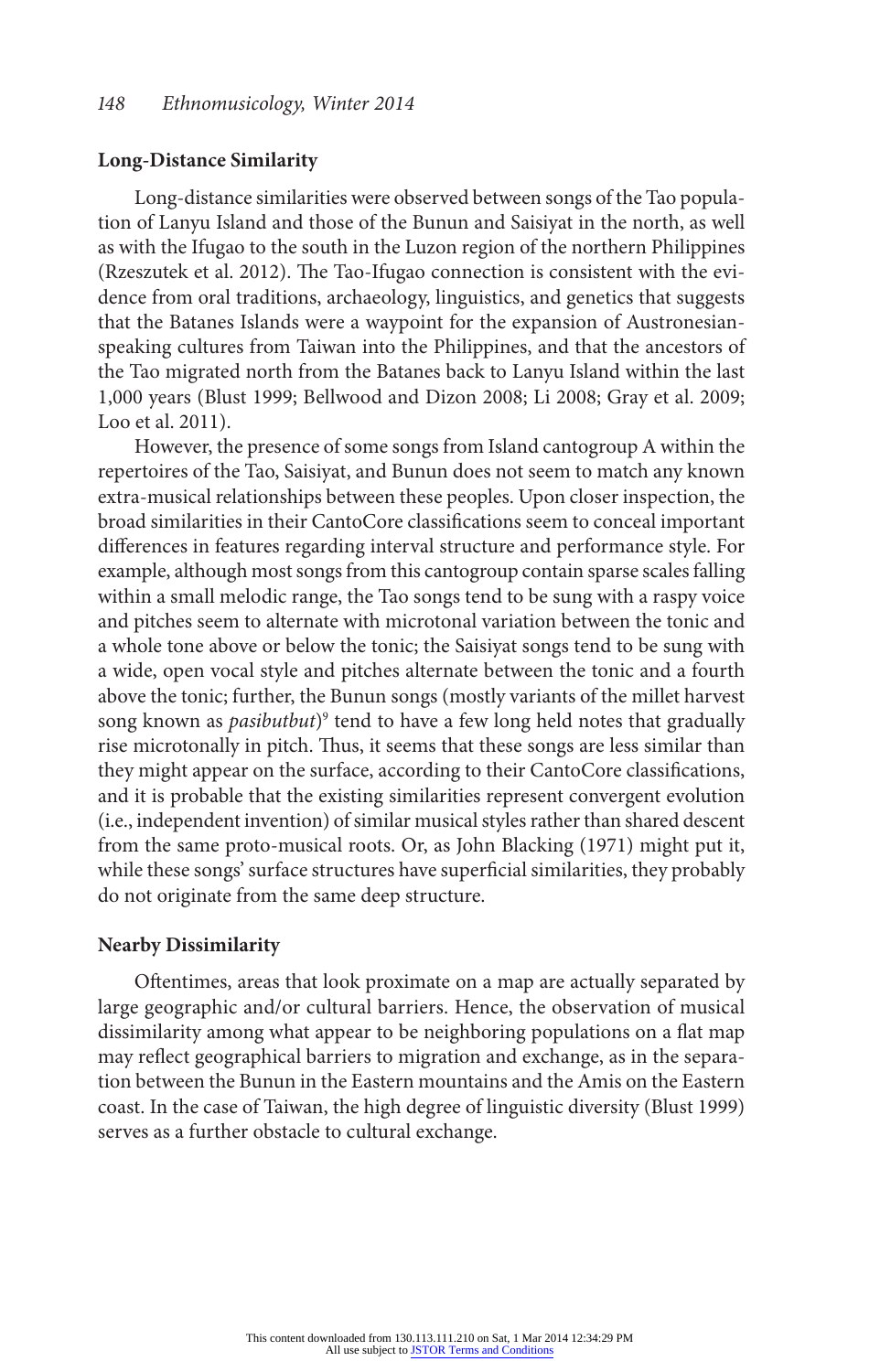# **Limitations of the Cantogroup Method of Mapping Music**

#### **Discreteness of Cultural Boundaries**

In addition to the sampling limitations mentioned in the song sample section, a major limitation of the current study is its use of discrete boundaries to map the populations. Even if they had lived in neatly circumscribed boundaries (which is unlikely), the effects of intermarriage, urbanization, and globalization have certainly changed the population today. In fact, mapping people is at least as difficult as mapping music, and trying to simultaneously map both musical and demographic diversity becomes vastly more complex. Brown et al. 2014 have attempted a first step towards doing so by exploring correlations between musical and genetic diversity using restricted samples of both music and individuals that are relatively free from cross-cultural contact. To apply these types of methods to a less-restricted sample of contemporary Taiwan as a whole would presumably require more sophisticated mapping techniques, not to mention larger samples.

#### **Choice of Classification Features**

An important limitation of our analysis is related to the choice of musical features for classification. The logic of comparative musicological analysis has been discussed in great detail elsewhere (Savage et al. 2012; Savage and Brown 2013). In creating the CantoCore classification scheme, we intentionally excluded features related to performance style that are prominent in Lomax's Cantometrics scheme but that we found to be less reliable for classification. However, they are certainly important features of music. As the example of the Tao, Bunun and Saisiyat shows, these features can be a very useful supplement to CantoCore's structural approach. Whatever the preferences for features, we believe that classification must be a centerpiece of comparative musicological analyses, not only for questions, such as migration, cultural evolution, or musical universals (Brown and Jordania 2013), but also for questions regarding non-acoustic dimensions of musical classification, such as some aspects of social meaning (Feld 1984, Savage and Brown 2013).

#### **Modeling Musical Evolution**

A second limitation highlighted by the Tao-Saisiyat-Bunun example is the difficulty of distinguishing similarity based on phenetic (surface similarity) versus phylogenetic (common evolutionary history) considerations. While genetic haplogroups are explicitly defined by shared phylogenetic descent, we do not currently have good methods for distinguishing between surface similarity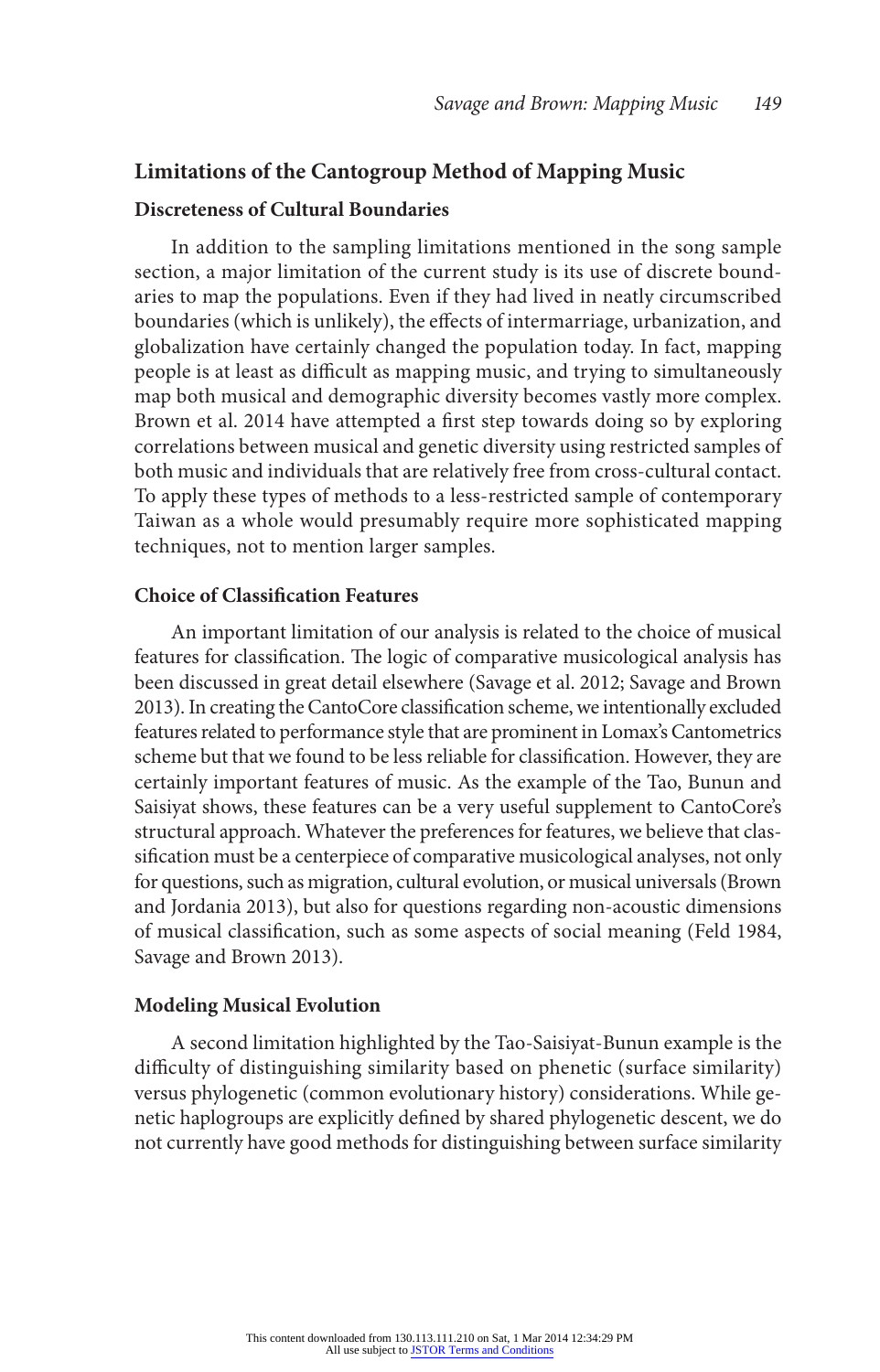and shared history for music, and the degree to which concepts developed from evolutionary biology can be appropriately applied to cultural evolution is itself debated (Rahaim 2006, Tëmkin and Eldredge 2007; Savage and Brown 2013). This makes interdisciplinary comparisons with ethnographic, linguistic, genetic, archaeological, historical, and other sources of evidence all the more important.

# **Discreteness of Clusters**

Another important limitation inherent in our analysis is that each song can only be assigned to a single cluster based on overall similarity across all twenty-six CantoCore features. While this is a useful method for exploring complex musical data, it is not ideal for representing songs that lie at the boundaries between different clusters or for modeling musical *admixture* (i.e., songs whose musical features are derived from multiple musical sources). In the future, more complex model-based k-means clustering methods such as STRUCTURE (Pritchard, Stevens, and Donnelly 2000) may be more useful for modeling such admixture than the current distance-based method. However, care will be needed in determining whether such evolutionary models are appropriate for modeling musical evolution.

#### **Sampling**

A crucial limitation that is inherent in any comparative project is sampling. One of the major criticisms of Lomax's Cantometrics project was that his samples of approximately ten songs per culture were too small (Maranda 1970). To avoid this, we aimed at assembling thirty songs per culture (a common sample size in population genetics), but to do this we relied on multiple recording sources stemming from different recording projects undertaken during various time periods from the 1940's to the 2000's. The sampling of songs for each of these recordings was in turn influenced by various factors and dynamics involving the performers, fieldworkers, recording labels, etc. For example, the number of variants of the pasibutbut millet harvest ritual song in the Bunun sample that fall into the Island cantogroup A seems to be out of proportion to its representation in the overall Bunun repertoire (although it is still less than half as common as the Central cantogroup D). This sampling bias most likely resulted from the extremely distinctive sound of this style, which is said to have originated from the sound of frogs croaking in a field (Tan 2008), leading it to become famous among ethnomusicologists around the world, being featured, for example, in collections such as *Les Voix du Monde* (Leothaud, Lortat-Jacob, and Zemp 1996).

There are many other sampling problems here that are both similar to and different from genetic sampling. Should very similar songs be excluded? If so,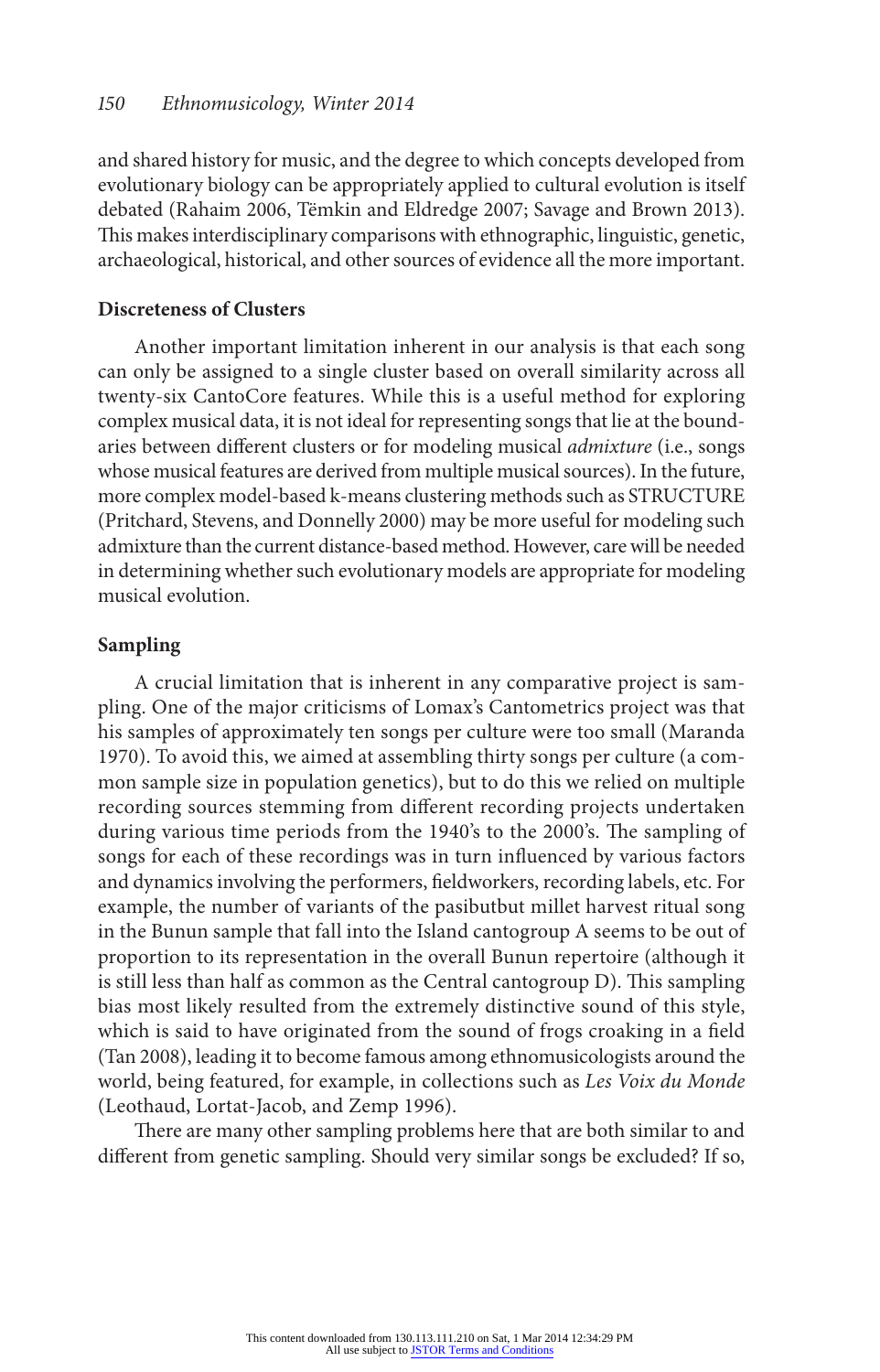how should the cutoff be defined? How should one deal with the fact that many recordings are performed by the same singer or by musicians from the same generation, region, or pedagogical lineage? These problems are not unique to music, but they are also not identical to related problems in genetics or linguistics, or other disciplines. As in any sampling project, including those in hard sciences, such as population genetics, the sample is inevitably an incomplete snapshot of the true population.

Perhaps more worryingly, our decision to focus only on group songs, while providing the benefit of a more controlled sample, carries with it the drawback of ignoring the importance of solo songs in cultures' repertoires and perhaps exaggerating the importance of group songs. In future projects, we plan to include both solo and group songs. The drawback of using only group songs is most severe in the case of cultures such as the Atayal who sing solo songs almost exclusively.

Thus, although we wanted to include the Atayal for completeness because they are one of the largest groups in Taiwan in terms of both population and geographic area, this inclusion should be seen with caution. Not only were we forced to use a small sample (eight songs), but we were unable to include songs from the neighboring Sediq and Truku populations who were classified as Atayal sub-groups until very recently, songs that share many geographic, linguistic, and musical connections with the Atayal. There are no available recordings of traditional Truku group songs. For the Sediq, there are a number of recordings available of their unique canonic singing style, but unlike the Atayal there is no genetic sample available to allow for comparison with music to better understand Taiwan's migrational history. Ultimately, we decided to include the Atayal sample, problematic as it was, with the understanding that the goal of the present article is more to highlight our new methodology for mapping music than to provide a definitive musical map of Taiwan.

At various points, we had to refine and reanalyze the sample after realizing that we had accidentally failed to exclude certain non-traditional songs, duplicate songs, or children's songs.<sup>10</sup> Overall, the conclusions remained largely unchanged, suggesting that the current analysis is generally robust to small changes in the sample. However, the gold standard for scientific validity is independent replication, and we have included our song classifications and meta-data in the supplementary online material to aid researchers interested in exploring the replicability of our results (see http://neuroarts.org/pdf/Savage\_Brown\_2014\_Supplement.xls).

# **Implications for Future Research**

To ethnomusicologists with an interest in comparison but who think that comparative methods ignore the musical diversity found within cultures, our method might be able to offer something of value as its analysis rests on the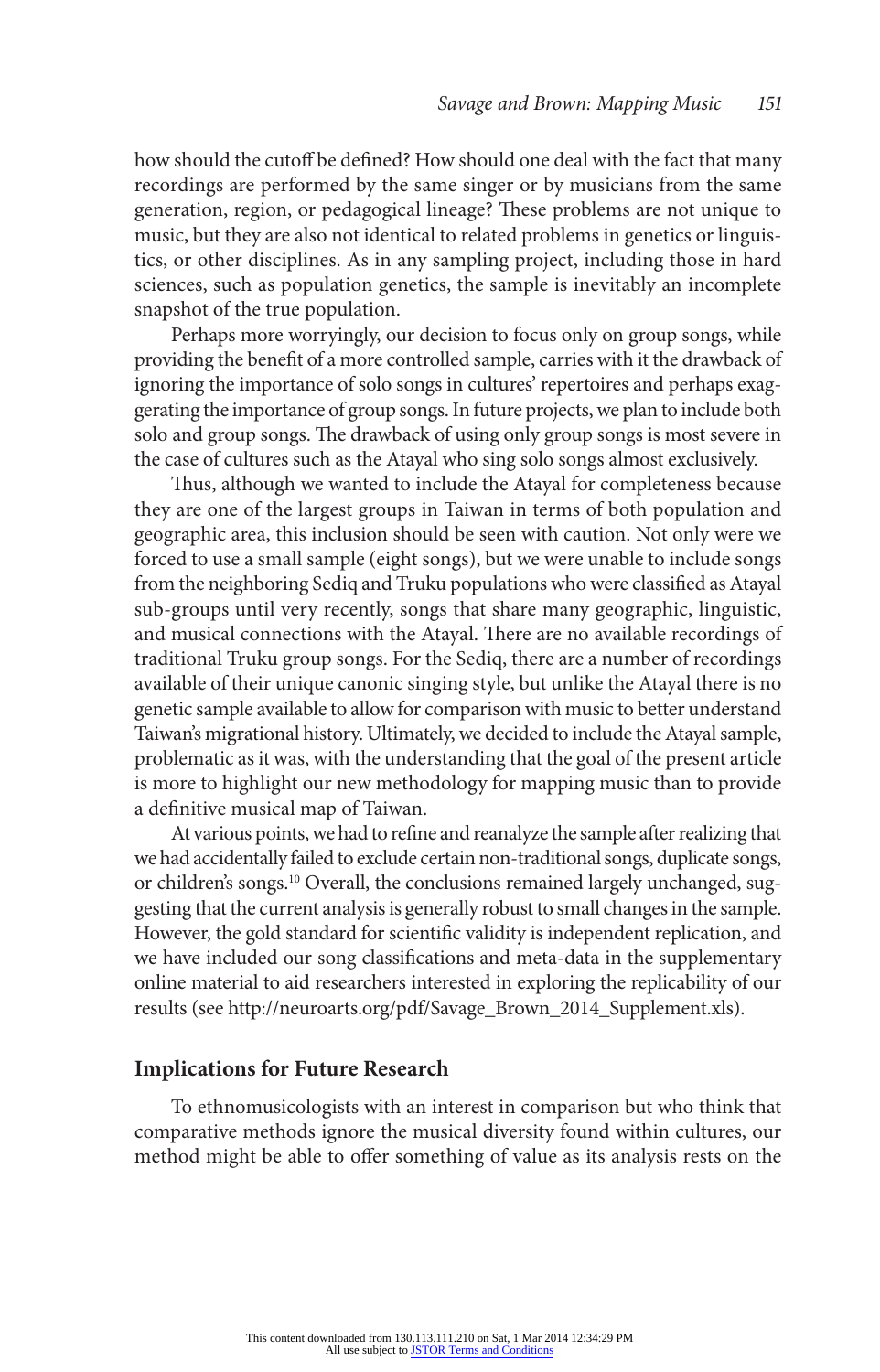balance between intra- and inter-cultural variation in musical styles. This applies not only to research on historical questions about prehistoric migrations such as we have touched on here, but also to questions that may be more useful to others interested in contemporary phenomena.

For example, one intriguing potential application of this method might be to provide additional documentation of the musical/cultural heritage of unrecognized peoples, such as the Siraya, to petition for governmental recognition, or for groups both within and outside of Taiwan to aid in their petitions for inclusion in UNESCO's Intangible Cultural Heritage lists (c.f. Hemetek 2006 for a discussion of such applied ethnomusicology in the case of Romani petitioning the Austrian government for recognition as a *Volksgruppe*).

The method, as we have shown, begins with a classification of songs using classification schemes like Cantometrics and CantoCore, followed by the clustering of songs into groupings that we refer to as cantogroups, by analogy to haplogroups in genetics. Using the cantogroup concept, we were able to show that cultures' musical repertoires represent mosaics of song-types and that each culture varies in the relative frequency of the cantogroups that make up its musical repertoire. Using this information, we were able to generate a variety of musical maps based on relative cantogroup frequencies. We believe that this analytical approach could provide rich opportunities for mapping the world's musical diversity.

# **Acknowledgments**

We thank the performers and collectors who made this work possible. We would also like to thank Tom Rzeszutek, Ying-fen Wang, Victor Grauer, Jean Trejaut, Nakao Eki Pacidal, Yedda Palemeq, and Alease Lrawbalrate for extensive advice and support while conducting this research, and for helpful comments on an earlier version of this manuscript. Preliminary versions of this paper were presented in 2011 at the inaugural conference of the Taiwan Society for Pacific Studies in Taipei, Taiwan, and at the conference of the International Council for Traditional Music at Memorial University, St. Johns, Canada, and benefited from the feedback received there. This work was supported by a grant to Steven Brown from the Social Sciences and Humanities Research Council (SSHRC) of Canada, and by a Japanese MEXT scholarship to Patrick E. Savage.

#### **Notes**

1. Importantly, differences between cultures were still highly statistically significant despite the high degree of intra-cultural diversity, indicating that—as in population genetics—the betweenculture component of diversity is not meaningless (Edwards 2003). It should be noted, however, that this analysis was restricted to a specific set of structural features for a specific set of traditional group songs from Taiwan and the Philippines, and thus this number could well be different for different musical samples or analysis methods.

2. The current article deals specifically with stylistic song-types. However in principle, the cantogroup method could be applied to any kind of song-type, whether defined by stylistic features or otherwise.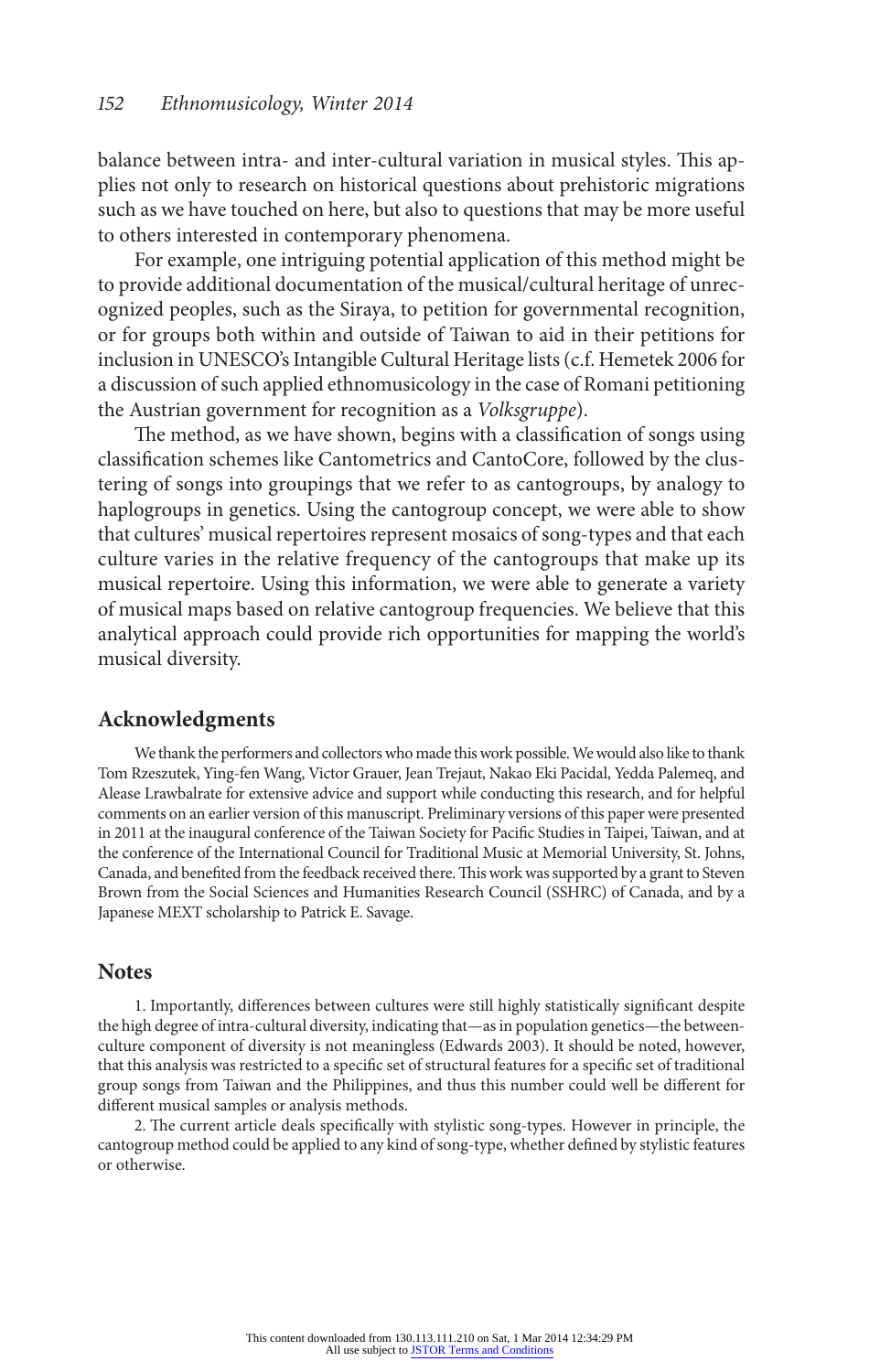3. These populations are commonly referred to as the "aboriginal tribes" of Taiwan, but "indigenous peoples" is the preferred name used by insiders and by the Council of Indigenous Peoples, the official governmental branch of the Executive Yuan in charge of indigenous affairs.

4. This debate carries political significance, particularly due to the sensitive political relationship between the Republic of China (Taiwan) and the People's Republic of China (Stainton 1999).

5. Note that this sample includes 39 songs from three populations (Thao, Kavalan, and Siraya) ultimately not published by Brown et al. (2014) becuase of difficulties in obtaining matching genetic data with which to make a direct comparison.

6. The majority of the songs have also been published commercially (Lü 1977; Cheng 1989; Gründ 1989; Wu 1992–1995, 1998; Wang 2008). See Lin (2013) for further information about this website.

7. Diversity in this case refers specifically to the different combinations of structural features and does not imply any value judgments about whether more diversity is a good or bad thing. Note that the relative amounts of diversity could also be affected by sampling issues, such as unequal sample sizes or the specific exclusion criteria used for the study.

8. Of course, there are many songs with explicit Christian influence in these peoples' repertoires, but these songs were not included in this particular sample.

9. Brown et al. (2014) excluded duplicate recordings of the same song from their analysis, but in the case of *pasibutbut* it is debatable whether the different pasibutbut variant recordings should qualify as duplicate recordings of the same song. Removing these samples would not affect any of the overall conclusions of this analysis, but this does highlight further difficulties in sampling restrictions.

10. These were excluded not because they are any more or less valuable, but because of the specific exclusion criteria developed with the aim of comparing musical and genetic diversity. Thus, children's songs were excluded because they had been predicted to show fewer cross-cultural differences due to developmental constraints resulting in a near-universal tendency towards simplicity and regularity.

#### **References**

- Aarden, Bret, and David Huron. 2001. "Mapping European Folksong: Geographical Localization of Musical Features." *Computing in Musicology* 12: 169–183.
- Bellwood, Peter, and Eusebio Dizon. 2008. "Austronesian Cultural Origins: Out of Taiwan, via the Batanes Islands, and Onwards to Western Polynesia." In *Past Human Migrations in East Asia: Matching Archaeology, Linguistics and Genetics*, edited by Alicia Sanchez-Mazas, Roger Blench, Malcolm D. Ross, Ilia Peiros, and Marie Lin, 23–39. London: Routledge.
- Blacking, John. 1971. "Deep and Surface Structures in Venda Music." *Yearbook of the International Folk Music Council* 3 (1971): 91–108.
	- Blust, Robert. 1999. "Subgrouping, Circularity and Extinction: Some Issues in Austronesian Comparative Linguistics." In *Selected Papers from the Eighth International Conference on Austronesian Linguistics*, edited by Elizabeth Zeitoun and Paul Jen-kuei Li, 31–94. Taipei: Institute of Linguistics, Academia Sinica.
- Brown, Steven, and Joseph Jordania. 2013. "Universals in the World's Musics." *Psychology of Music*  $41.229 - 248$ 
	- Brown, Steven, et al., 2014. "Correlations in the Population Structure of Music, Genes and Language." *Proceedings of the Royal Society B:Biological Sciences* 281 (1774). doi:10:1098/rspb.2013.2072.
	- Cavalli-Sforza, L. Luca, Paolo Menozzi, and Alberto Piazza. 1994. *The History and Geography of Human Genes*. Princeton: Princeton University Press.
- Edwards, A.W.F. 2003. "Human Genetic Diversity: Lewontin's Fallacy." *BioEssays* 25 (8): 798–801.
- Erickson, Edwin E. 1976. "Tradition and Evolution in Song Style: A Reanalysis of Cantometric Data." *Cross-Cultural Research* 11 (4): 277–308.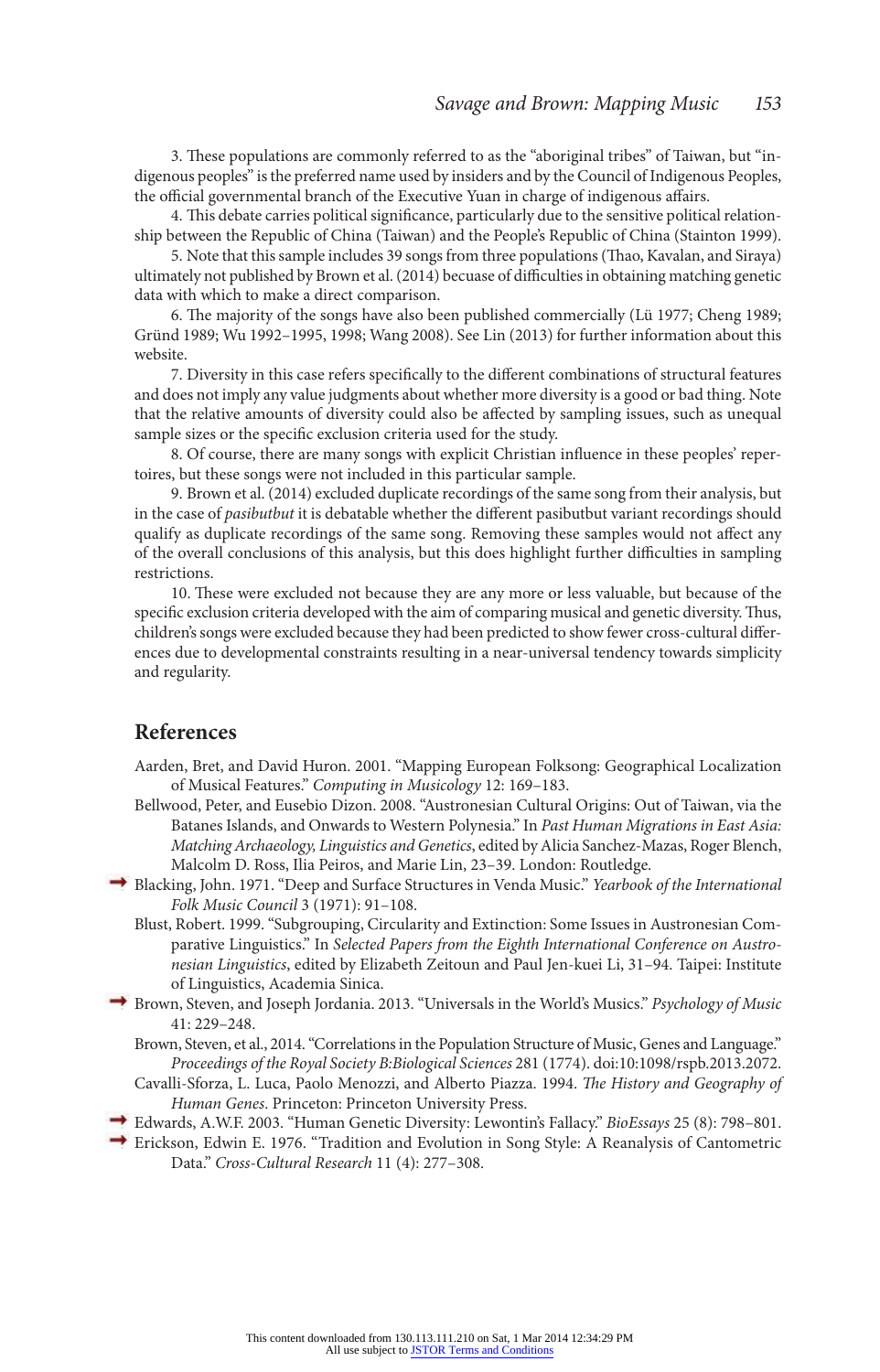#### *154 Ethnomusicology, Winter 2014*

Everitt, Brian S., and Torsten Hothorn. 2010. *A Handbook of Statistical Analyses Using R*. 2nd ed. Boca Raton: Chapman & Hall/CRC.

Feld, Steven. 1984. "Sound Structure as Social Structure." *Ethnomusicology* 28 (3): 383–409.

Freeman, Linton C., and Alan P. Merriam. 1956. "Statistical Classification in Anthropology: An Application to Ethnomusicology." *American Anthropologist* 58 (3): 464–472.

Grauer, Victor A. 2011. *Sounding the Depths: Tradition and the Voices of History*. CreateSpace. http:// soundingthedepths.blogspot.com/.

Gray, Russell D., Alexei J. Drummond, and Simon J. Greenhill. 2009. "Language Phylogenies Reveal Expansion Pulses and Pauses in Pacific Settlement." *Science* 323: 479–483.

Hartigan, J.A., and M.A. Wong. 1979. "Algorithm AS 136: A K-Means Clustering Algorithm." *Journal of the Royal Statistical Society*, Series C (Applied Statistics) 28 (1): 100–108.

- $\rightarrow$  Hemetek, Ursula. 2006. "Applied Ethnomusicology in the Process of the Political Recognition of a Minority: A Case Study of the Austrian Roma." *Yearbook for Traditional Music* 38: 35–57.
- → Henry, Edward O. 1976. "The Variety of Music in a North Indian Village: Reassessing Cantometrics." *Ethnomusicology* 20 (1): 49–66.
	- Hsu, Tsang-houei. 2002. "Taiwan: Music of the Taiwan Aborigines." In *East Asia: China, Japan and Korea*, 523–529. Vol. 7. of *The Garland Encyclopedia of World Music* edited by Robert C. Provine, Yosihiko Tokumaru, and J. Lawrence Witzleben. New York: Routledge.

Kurosawa Takatomo. 1973. *Taiwan takasagozoku no ongaku* (Music of the Taiwan Aborigines). Tokyo: Yūzankaku.

- Leroi, Armand M., and Jonathan Swire. 2006. "The Recovery of the Past." *The World of Music* 48 (3): 43–54.
	- Li, Paul Jen-kuei. 2008. "Time Perspective of Formosan Aborigines." In *Past Human Migrations in East Asia: Matching Archaeology, Linguistics and Genetics*, edited by Alicia Sanchez-Mazas, Roger Blench, Malcolm Ross, Ilia Peiros, and Marie Lin, 211–218. London: Routledge.
- Lin, Wei-Ya. 2012. "Digital Archive of the Taiwan Music Institute." *Yearbook for Traditional Music*  44:230–231.

Loh, I-to. 1982. "The Tribal Music of Taiwan: With Special Reference to the Ami and Puyuma Groups." Ph.D. dissertation, University of California, Los Angeles.

- Lomax, Alan, ed. 1968. *Folk Song Style and Culture*. Washington, DC: American Association for the Advancement of Science.
	- ———. 1976. *Cantometrics: An Approach to the Anthropology of Music*. Berkeley: University of California Extension Media Center.
- ———. 1980. "Factors of Musical Style." In *Theory & Practice: Essays Presented to Gene Weltfish*, edited by Stanley Diamond, 29–58. The Hague: Mouton.
- Lomax, Alan, and Victor Grauer. 1968. "The Cantometric Coding Book." In *Folk Song Style and Culture*, edited by Alan Lomax, 34–74. Washington, DC: American Association for the Advancement of Science.
- Loo, Jun-Hun, Jean A. Trejaut, Ju-Chen Yen, Zong-Sian Chen, Chien-Liang Lee, and Marie Lin. 2011. "Genetic Affinities Between the Yami Tribe People of Orchid Island and the Philippine Islanders of the Batanes Archipelago." *BMC Genetics* 12 (21): 1–15.
- Maranda, Elli Kongas. 1970. "Deep Significance and Surface Significance: Is Cantometrics Possible?" *Semiotica* 2 (2): 173–184.
- McLean, Mervyn. 1979. "Towards the Differentiation of Music Areas in Oceania." *Anthropos* 74: 717–736.
- Merriam, Alan P. 1959. "Characteristics of African Music." *Journal of the International Folk Music Council* 11: 13–19.
- Nettl, Bruno. 1954. "North American Indian Musical Styles." *The Journal of American Folklore* 67 (266): 351–368.

———. 2005. *The Study of Ethnomusicology: Thirty-one Issues and Concepts*. 2nd ed. Champaign: University of Illinois Press.